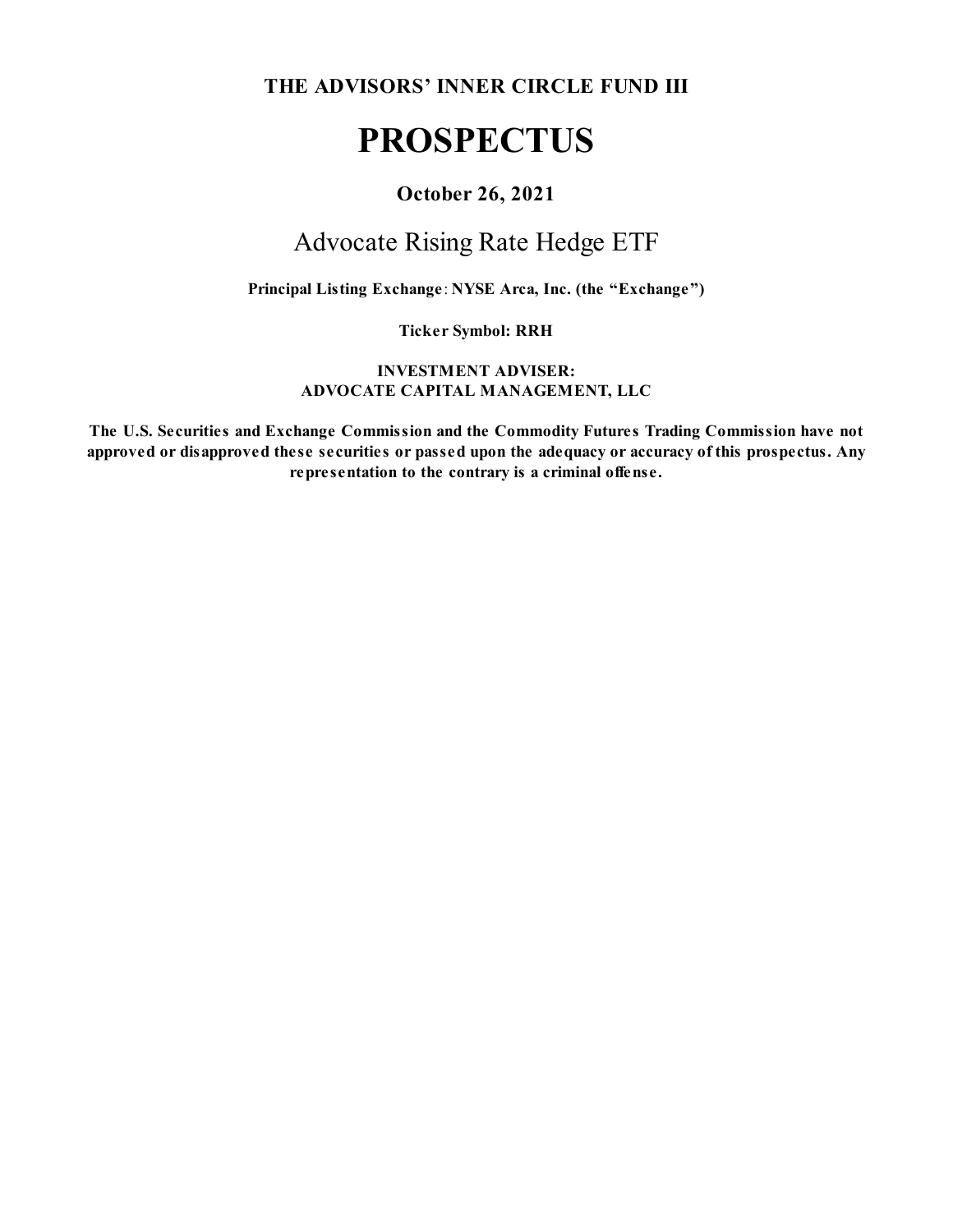# **About This Prospectus**

This prospectus has been arranged into different sections so that you can easily review this important information. For *detailed information about the Fund, please see:*

|                                                                       | Page           |
|-----------------------------------------------------------------------|----------------|
| <b>ADVOCATE RISING RATE HEDGE ETF</b>                                 | $\perp$        |
| <b>INVESTMENT OBJECTIVE</b>                                           | 1              |
| <b>FUND FEES AND EXPENSES</b>                                         | $\perp$        |
| PRINCIPAL INVESTMENT STRATEGIES                                       | $\overline{2}$ |
| PRINCIPAL RISKS                                                       | $\overline{3}$ |
| PERFORMANCE INFORMATION                                               | <u>6</u>       |
| <b>INVESTMENT ADVISER</b>                                             | $\overline{1}$ |
| <b>PORTFOLIO MANAGER</b>                                              | $\overline{1}$ |
| PURCHASE AND SALE OF FUND SHARES                                      | $\overline{1}$ |
| <b>TAX INFORMATION</b>                                                | $\overline{1}$ |
| <b>PAYMENTS TO BROKER-DEALERS AND OTHER FINANCIAL INTERMEDIARIES</b>  | $\overline{1}$ |
| MORE INFORMATION ABOUT THE FUND'S INVESTMENT OBJECTIVE AND STRATEGIES | $\overline{1}$ |
| <b>MORE INFORMATION ABOUT RISK</b>                                    | 10             |
| <b>INFORMATION ABOUT PORTFOLIO HOLDINGS</b>                           | 17             |
| <b>INVESTMENT ADVISER</b>                                             | 17             |
| <b>PORTFOLIO MANAGER</b>                                              | 18             |
| PURCHASING AND SELLING FUND SHARES                                    | 18             |
| PAYMENTS TO FINANCIAL INTERMEDIARIES                                  | 19             |
| <b>OTHER POLICIES</b>                                                 | 20             |
| <b>DIVIDENDS AND DISTRIBUTIONS</b>                                    | 20             |
| <b>TAX INFORMATION</b>                                                | 21             |
| <b>ADDITIONAL INFORMATION</b>                                         | 24             |
| <b>FINANCIAL HIGHLIGHTS</b>                                           | 25             |
| HOW TO OBTAIN MORE INFORMATION ABOUT THE FUND                         | Back<br>Cover  |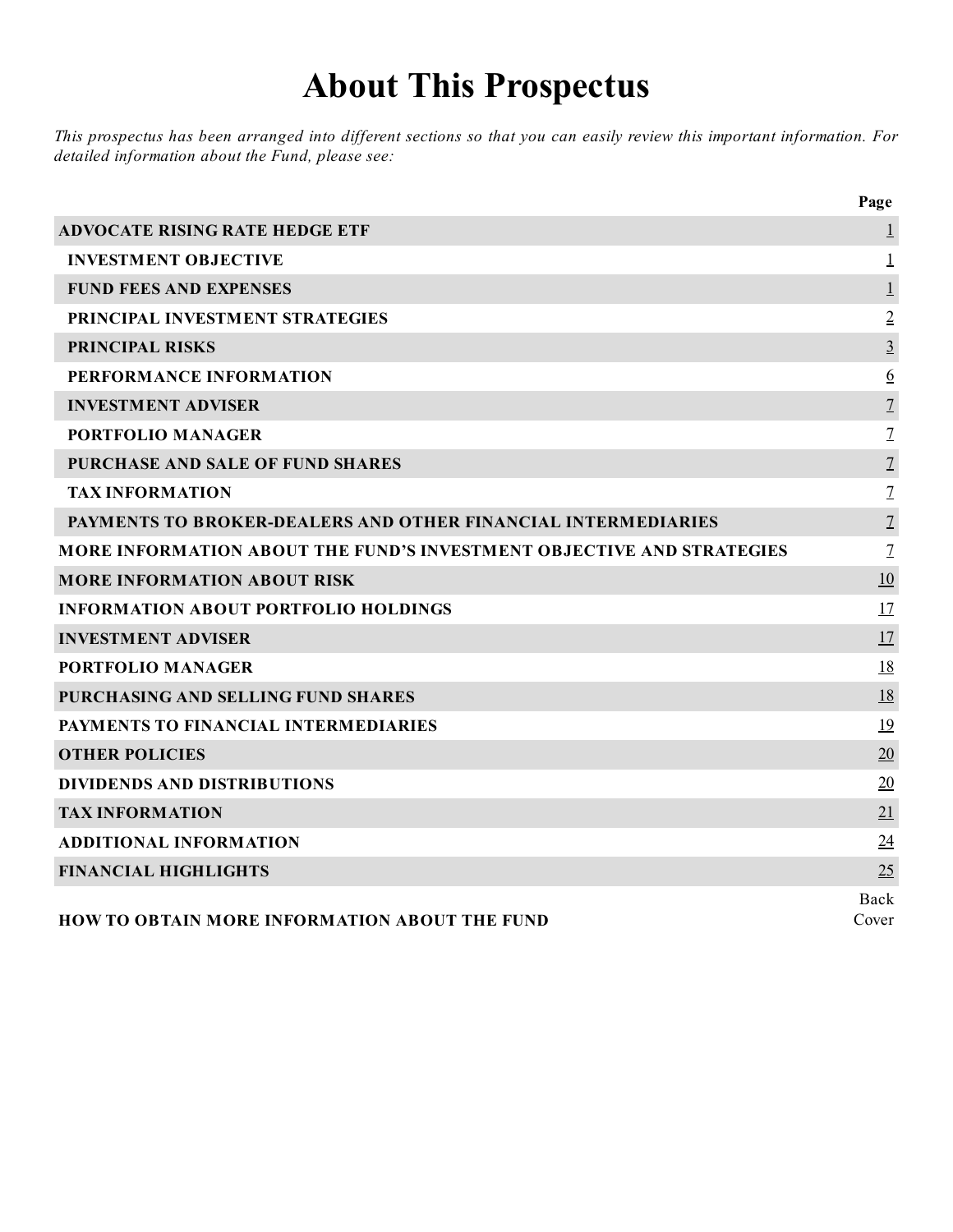## **ADVOCATE RISING RATE HEDGE ETF**

## **Investment Objective**

The Advocate Rising Rate Hedge ETF (the "Fund") is a multi-asset exchange-traded fund ("ETF") that seeks to generate capital appreciation during periods of rising long term interest rates, specifically interest rates with maturities of five years or longer.

## **Fund Fees and Expenses**

This table describes the fees and expenses that you may pay if you buy, hold and sell shares of the Fund (*"Shares"*). You may pay other fees, such as brokerage commissions and other fees to financial intermediaries, which are not reflected in the table and Example below.

| <b>Annual Fund Operating Expenses</b>                                                      |          |  |
|--------------------------------------------------------------------------------------------|----------|--|
| $\alpha$ (expenses that you pay each year as a percentage of the value of your investment) |          |  |
| Management Fee                                                                             | 0.85%    |  |
| Other Expenses <sup>1</sup>                                                                | $0.00\%$ |  |
| Total Annual Fund Operating Expenses                                                       | 0.85%    |  |

1 Other Expenses are based on estimated amounts for the current fiscal year.

#### **Example**

This Example is intended to help you compare the cost of investing in the Fund with the cost of investing in other funds.

The Example assumes that you invest \$10,000 in the Fund for the time periods indicated and then redeem all of your shares at the end of those periods. The Example also assumes that your investment has a 5% return each year and that the Fund's operating expenses remain at current levels. This example does not include the brokerage commissions that investors may pay to buy and sell Shares. Although your actual costs may be higher or lower, based on these assumptions your costs would be:

| $ -$<br>Voor<br>1 IV al | .<br>$\sqrt{2}$<br>IV al 5 |
|-------------------------|----------------------------|
| \$87                    | $0^{\circ}$<br>Φ∠          |

#### **Portfolio Turnover**

The Fund pays transaction costs, such as commissions, when it buys and sells securities (or "turns over" its portfolio). A higher portfolio turnover rate may indicate higher transaction costs and may result in higher taxes when Fund shares are held in a taxable account. These costs, which are not reflected in total annual Fund operating expenses or in the Example, affect the Fund's performance. Because the Fund has not commenced operations as of the date of this prospectus, it does not have portfolio turnover information to report.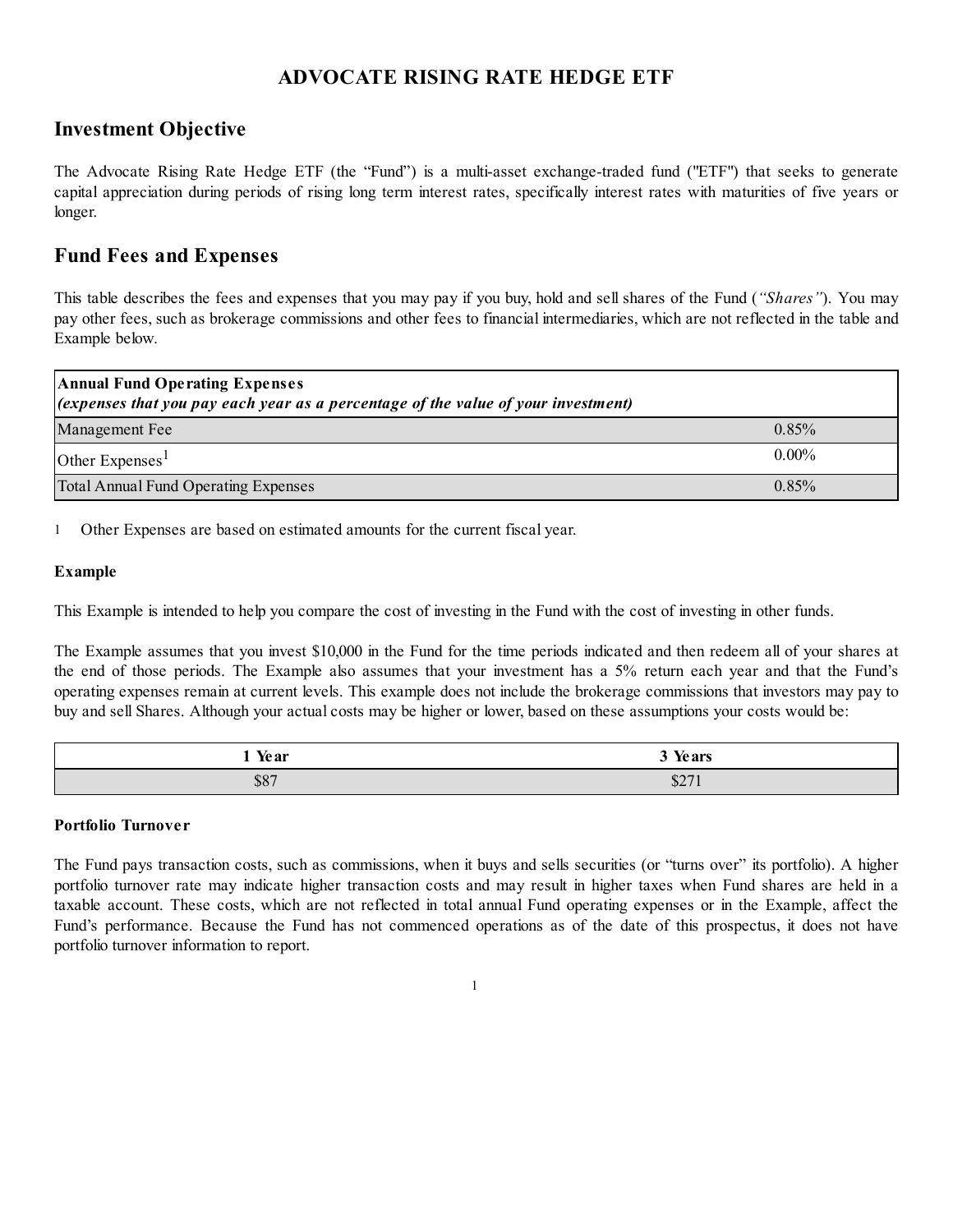## **Principal Investment Strategies**

The Fund is actively managed and seeks to achieve its investment objective primarily by investing in a combination of: U.S. Treasury securities; forwards, futures or options on various currencies; long and short positions on the short and long-end of the Treasury or swap yield curve (described below) via futures, swaps, forwards and other over-the-counter ("OTC") derivatives; long and short positions on equity indexes and/or investment companies, including ETFs; and commodity futures and options.

The Treasury yield curve measures interest rates available in the market for U.S. Treasury obligations of varying maturities from one year through 30 years. The Fund intends to take long and short positions tied to the shape of the Treasury yield curve through the use of interest rate-linked derivative instruments including futures, swaps, forwards and options (in particular, options on futures or interest rate swaps). The Fund may take short positions in instruments that the Adviser expects would decrease in value due to rising rate concerns such as inflation (*e.g.*, a 10-year U.S. Treasury future), and long positions in instruments that the Adviser expects to be less sensitive to rising rate concerns (*e.g.*, a 2-year U.S. Treasury future). This combination of holdings is a "Yield Curve" strategy that may generate capital appreciation in the event that longer-maturity yields rise faster than shorter-maturity yields. The Fund may also implement the Yield Curve strategy through the use of derivative instruments tied to the swap yield curve. The swap yield curve is similar to the Treasury yield curve but reflects the market rates used in interest rate swap agreements at varying maturities. The swap yield curve also provides the Fund with the flexibility to lock in Yield Curve strategies for a longer period of time.

The Fund may invest in foreign currency strategies with respect to currencies that the Adviser believes will depreciate during times of rising interest rates relative to the U.S. dollar. For example, when U.S. interest rates are rising, the difference in the interest rates between the U.S. and other countries, particularly countries that are behind the U.S. in the business cycle, may increase, which would be expected to cause the U.S. dollar to appreciate against those other currencies. In such instances, the Fund may seek capital appreciation by taking a long position in the U.S. dollar and a short position in a foreign currency (*e.g.*, the Japanese Yen). The Fund may also invest in equity markets using sector- or broad-market-focused funds or ETFs, equity index futures or total return swaps. The Fund may take long positions in sectors or indexes that the Adviser expects to benefit from rising rates, short positions in sectors or indexes that the Adviser expects to perform poorly in such environments, or a combination of long and short positions. Under normal circumstances, the Fund may also invest a significant portion of its assets in cash and other instruments for cash management purposes. These other instruments are expected to be predominantly comprised of money-market instruments, Treasury securities, and/or other investment companies, including ETFs, that invest primarily in such instruments.

The Adviser utilizes a proprietary investment process to assemble an investment portfolio for the Fund that is designed to generate positive returns when long-term U.S. interest rates rise. The Adviser's investment process analyzes asset classes, sectors and currencies to seek out investment opportunities that the Adviser believes will both perform well during periods of rising rates and also maintain a lower "cost of carry" (*i.e.*, the expense incurred to maintain a particular position or portfolio) than outright shorting bonds or buying options. In considering which asset classes will perform well in periods of rising rates, the Adviser considers historical price and interest rate data, as well as the Adviser's own fundamental analysis of why such asset classes may be expected to outperform in a rising rate environment. The asset classes the Fund may invest in include fixed income, currencies and equities (sector or broad market index). The Fund may utilize derivative instruments to gain exposure to such asset classes, including futures, swaps, currency forwards and options. In selecting such instruments for each given strategy, the Adviser will consider the cost to implement and carry the strategy forward, the ability to lock in the strategy for an extended period of time, and the anticipated liquidity of the underlying investments.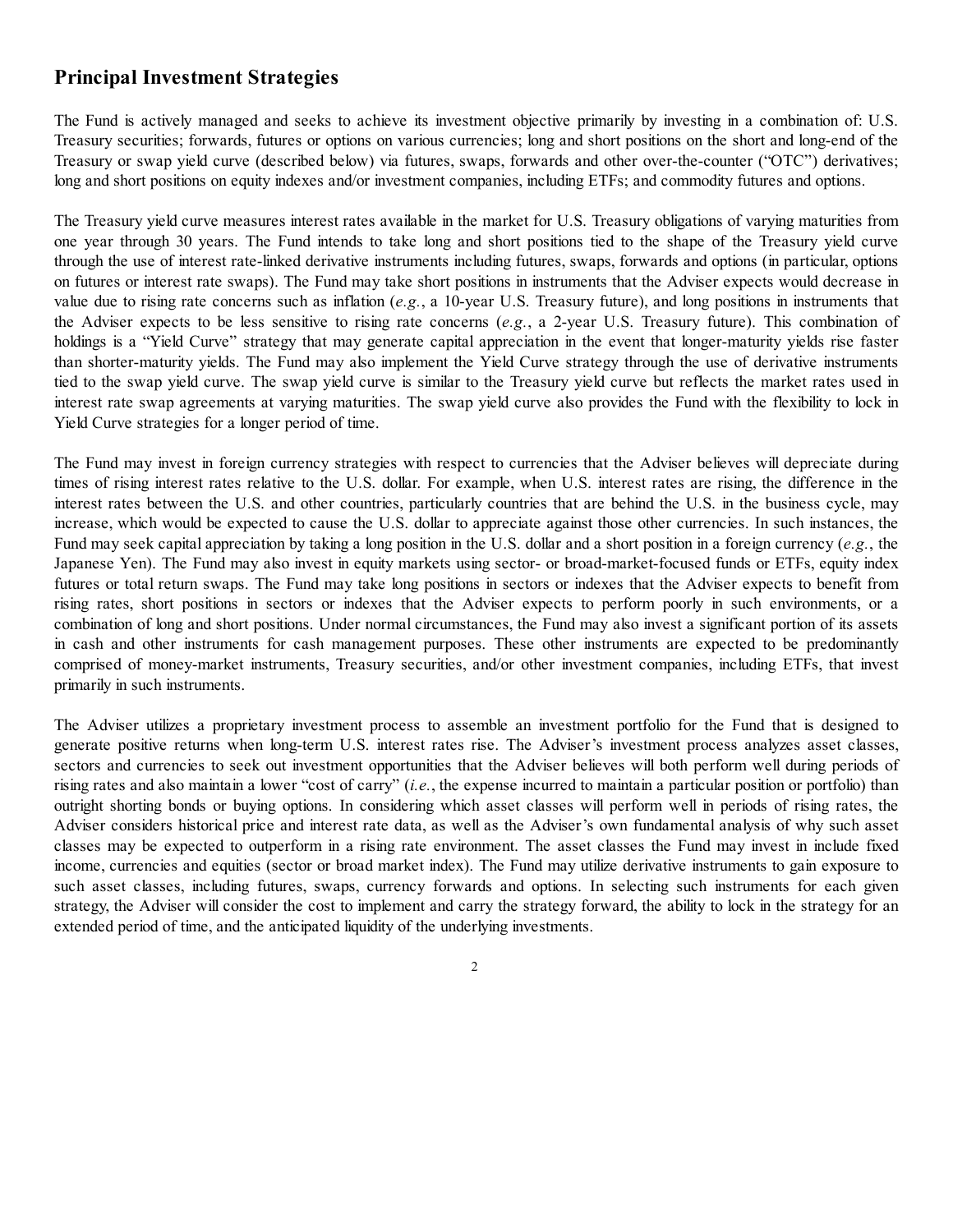Once the Fund's portfolio is constructed the Adviser will monitor the Fund's positions over time to identify any changes to its historical performance, *i.e.*, a "paradigm shift". The active management of the portfolio allows the Adviser to react to such paradigm shifts and adjust the portfolio accordingly to take this into consideration. The Adviser periodically rebalances the Fund's portfolio to maintain the desired target exposure. Occasionally, market conditions and/or large Fund cash flows may require more frequent adjustment of the exposure. During the rebalancing process, the Adviser may identify securities and other instruments in the portfolio that no longer align with the investment strategies and objective of the Fund and may liquidate such securities or other instruments to better align the portfolio with the Fund's investment strategies and objective. The Adviser expects that the Fund will engage in strategies that are held for an extended period of time (*e.g.,* greater than 12 months), taking into consideration any futures rolls or forward extension transactions as are necessary to maintain certain positions held by the Fund. However, there may be exceptions when the Fund's investments are held for shorter periods of time due to either rapid gain or developing circumstances that may render the strategies invalid to achieve the Fund's investment objective. The Fund may buy and sell investments frequently in seeking to achieve its investment objective. The Adviser does not intend to materially alter the strategic composition of the Fund in response to periods when rates are not rising.

The Fund is classified as "non-diversified" under the Investment Company Act of 1940, as amended (the "1940 Act"), which means that it may invest a larger percentage of its assets in a smaller number of issuers than a diversified fund.

## **Principal Risks**

You could lose money by investing in the Fund. **An investment in the Fund is not a bank deposit and is not insured or guaranteed by the Federal Deposit Insurance Corporation or any other governmental agency.** There can be no assurance that the Fund's investment objectives will be achieved.

**Market Risk** – The prices of and the income generated by the Fund's securities may decline in response to, among other things, investor sentiment, general economic and market conditions, regional or global instability, and currency and interest rate fluctuations. In addition, the impact of any epidemic, pandemic or natural disaster, or widespread fear that such events may occur, could negatively affect the global economy, as well as the economies of individual countries, the financial performance of individual companies and sectors, and the markets in general in significant and unforeseen ways. Any such impact could adversely affect the prices and liquidity of the securities and other instruments in which the Fund invests, which in turn could negatively impact the Fund's performance and cause losses on your investment in the Fund.

**Interest Rate Risk** – The risk that changes in interest rates will cause significant fluctuations, up or down, in the value of fixed income securities, including Government securities, in which the Fund may take a long position or short position. A historically low interest rate environment may present greater risk of interest rates increasing and rates may increase more rapidly. Conversely, while interest rates remain low, rates could fall further or fall below zero, i.e. negative interest rates. Additionally, the difference between long term rates and short term rates can change rapidly and affect the value of the portfolio resulting in gains or losses.

**Credit Risk** — The risk that the issuer of a security or the counterparty to a contract will default or otherwise become unable to honor a financial obligation.

**Derivatives Risk** – The Fund's use of futures contracts, forward contracts, options and swaps is subject to market risk, leverage risk, correlation risk and liquidity risk. Leverage risk, liquidity risk and market risk are described elsewhere in this section. Many over-the-counter ("OTC") derivative instruments will not have liquidity beyond the counterparty to the instrument. Correlation risk is the risk that changes in the value of the derivative may not correlate perfectly with the underlying asset, rate or index. The Fund's use of forward contracts and swap agreements is also subject to credit risk and valuation risk. Valuation risk is the risk that the derivative may be difficult to value and/or may be valued incorrectly. Credit risk is described elsewhere in this section. Each of these risks could cause the Fund to lose more than the principal amount invested in a derivative instrument. Some derivatives have the potential for unlimited loss, regardless of the size of the Fund's initial investment. The other parties to certain derivative contracts present the same types of credit risk as issuers of fixed income securities. The Fund's use of derivatives may also increase the amount of taxes payable by shareholders. Both U.S. and non-U.S. regulators have adopted and are in the process of implementing regulations governing derivatives markets, the ultimate impact of which remains unclear.

**Roll Risk** – The Fund may encounter "roll risk" from its investments in futures or swaps. Roll risk refers to the risk that may be encountered when a futures or swap contract must be "rolled forward" as the contracts approaches expiry to maintain the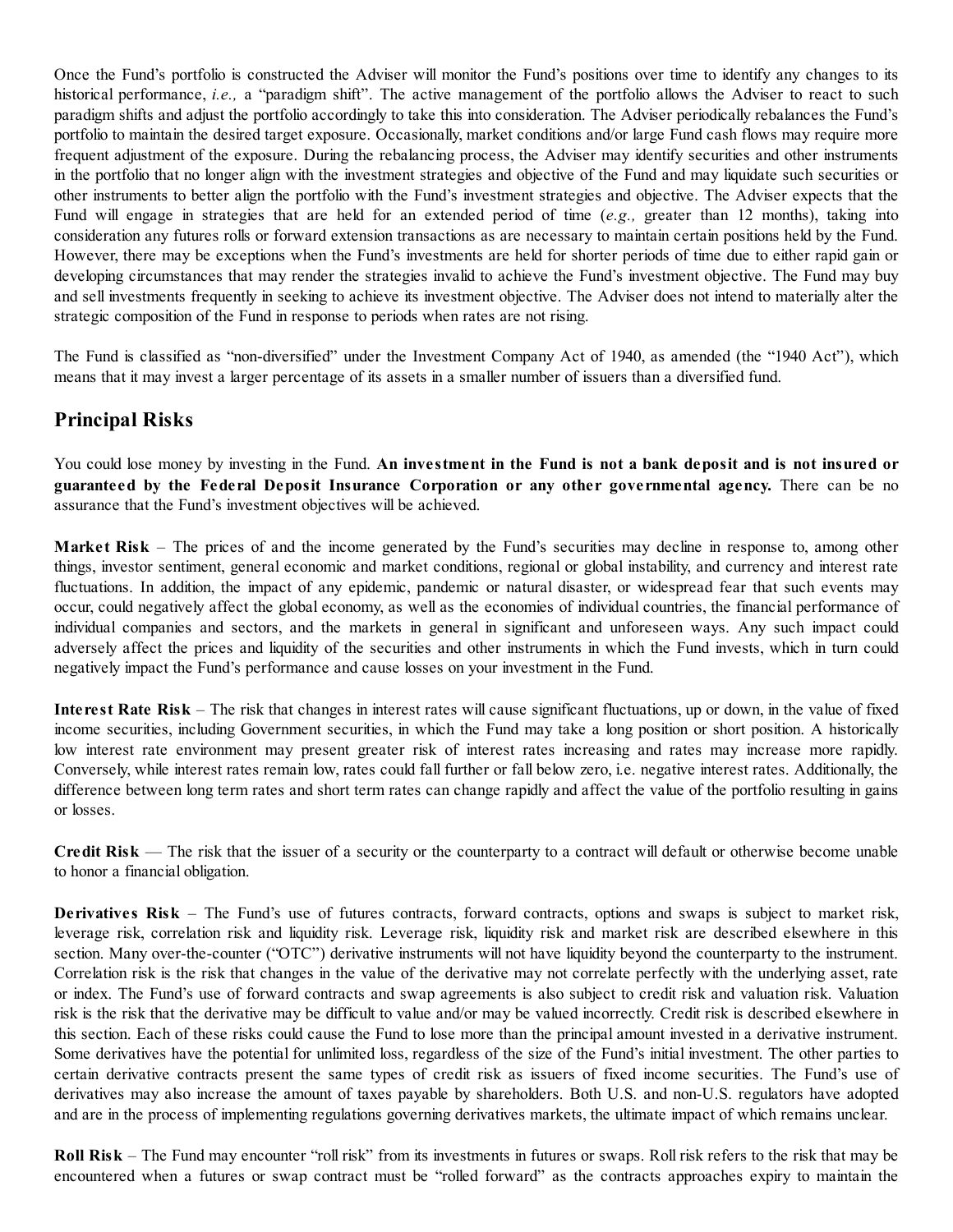desired risk profile of the strategy. A roll occurs when a position in the near-term futures or swap contract is liquidated and a new position in the next futures or swap contract is established. Illiquid conditions may arise when the Fund attempts to roll existing positions which could result in either a higher-than-anticipated cost, or an inability to implement the roll. If this situation persists over the typical transition period from an expiring futures or swap contract to the next, the Adviser may elect to terminate the strategy in question and replace it with alternative strategies whose roll risks are currently minimal.

**Short Exposure Risk** – The Fund may enter into a derivatives transaction to obtain short investment exposure to the reference asset. If the value of the reference asset on which the Fund has obtained a short investment exposure increases, the Fund will incur a loss. This potential loss to the Fund is theoretically unlimited. Gaining short investment exposure through derivatives also subjects the Fund to credit risk, derivatives risk and leverage risk, which are discussed elsewhere in this section.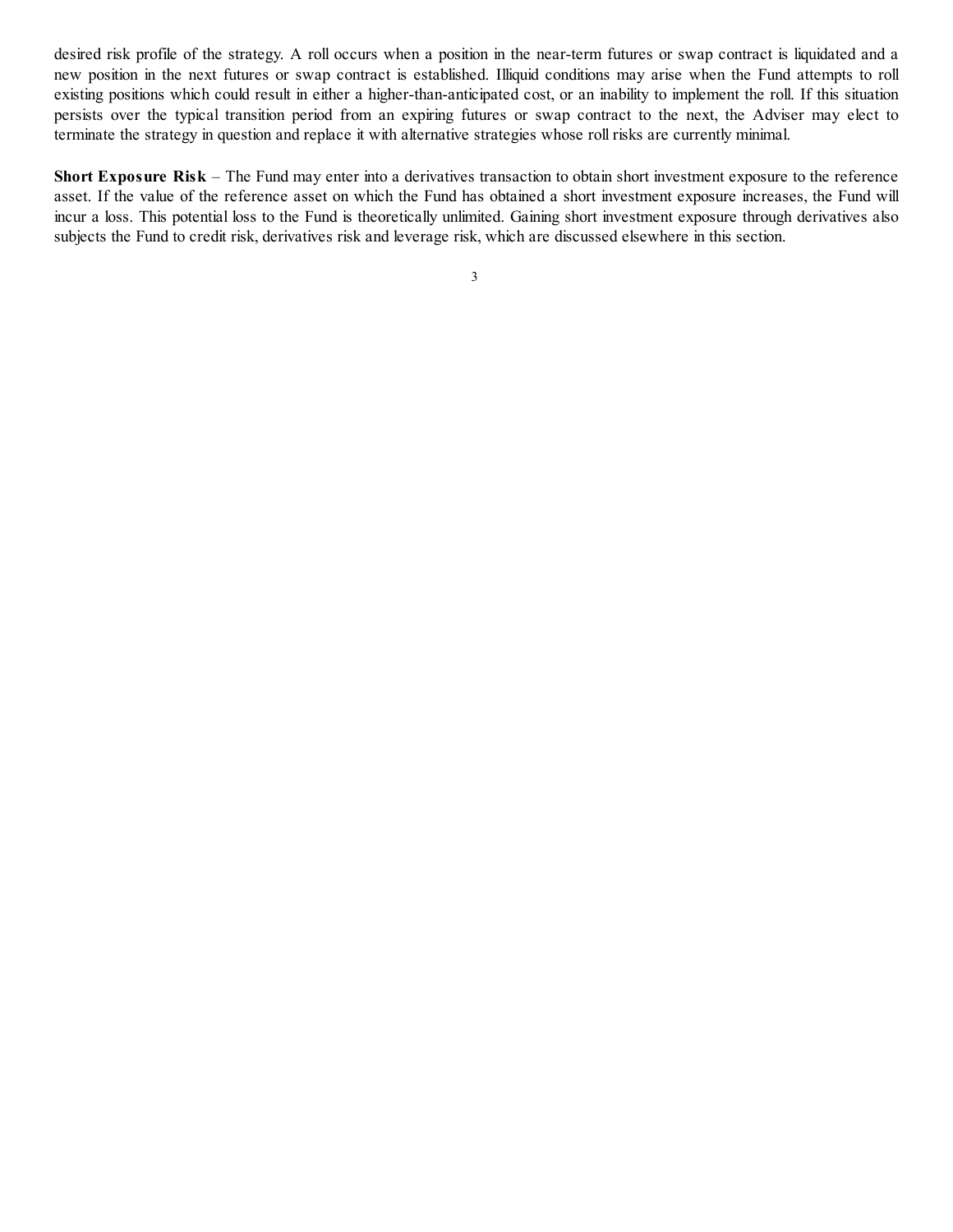**U.S. Treasury Securities Risk** – A security backed by the U.S. Treasury or the full faith and credit of the United States is guaranteed only as to the timely payment of interest and principal when held to maturity, but the market prices for such securities are not guaranteed and will fluctuate.

**Investing in the United States Risk –** To the extent the Fund invests in issuers within the United States, the Fund may be more susceptible to economic, political, regulatory or other events or conditions affecting issuers within the United States, and may be subject to greater price volatility and risk of loss, than a fund holding more geographically diverse investments.

**Management Risk** – The Fund is subject to management risk because it is an actively managed portfolio. The Adviser will apply investment techniques and risk analyses in making investment decisions for the Fund, but there can be no guarantee that the Fund will meet its investment objective.

**New Fund Risk** – Because the Fund is new, investors in the Fund bear the risk that the Fund may not be successful in implementing its investment strategy, may not employ a successful investment strategy, or may fail to attract sufficient assets under management to realize economies of scale, any of which could result in the Fund being liquidated at any time without shareholder approval and at a time that may not be favorable for all shareholders. Such liquidation could have negative tax consequences for shareholders and will cause shareholders to incur expenses of liquidation.

**New Adviser Risk —** The Adviser has not previously served as an adviser to a registered investment company. As a result, investors do not have a track record of managing an ETF from which to judge the Adviser, and the Adviser may not achieve the intended result in managing the Fund.

**Valuation Risk** – The risk that a security may be difficult to value. The Fund may value certain securities at a price higher or lower than the price at which they can be sold. This risk may be especially pronounced for investments that are illiquid or may become illiquid.

**Liquidity Risk –** The risk that certain assets may be difficult or impossible to sell at the time and the price that the Fund would like. The Fund may have to sell the asset at a lower price, sell other securities instead or forego an investment opportunity, any of which could have a negative effect on Fund management or performance.

**Inflation-Linked Securities Risk** – The value of inflation-linked securities is expected to change in response to changes in real interest rates (the market rate of interest less the anticipated rate of inflation). Real interest rates change over time as a result of many factors, such as currency exchange rates, central bank monetary policies and general economic conditions. In general, the price of an inflation-linked security tends to decline when real interest rates increase. Unlike conventional bonds, the principal and interest payments of inflation-protected securities such as TIPS are adjusted periodically to a specified rate of inflation (e.g. the Consumer Price Index (the "CPI")). There can be no assurance that the inflation index used will accurately measure the actual rate of inflation. These securities may lose value in the event that the actual rate of inflation is different than the rate of the inflation index. Repayment of the original bond principal upon maturity (as adjusted for inflation) is guaranteed in the case of TIPS. For bonds that do not provide a similar guarantee, the adjusted principal value of the bond repaid at maturity may be less than the original principal.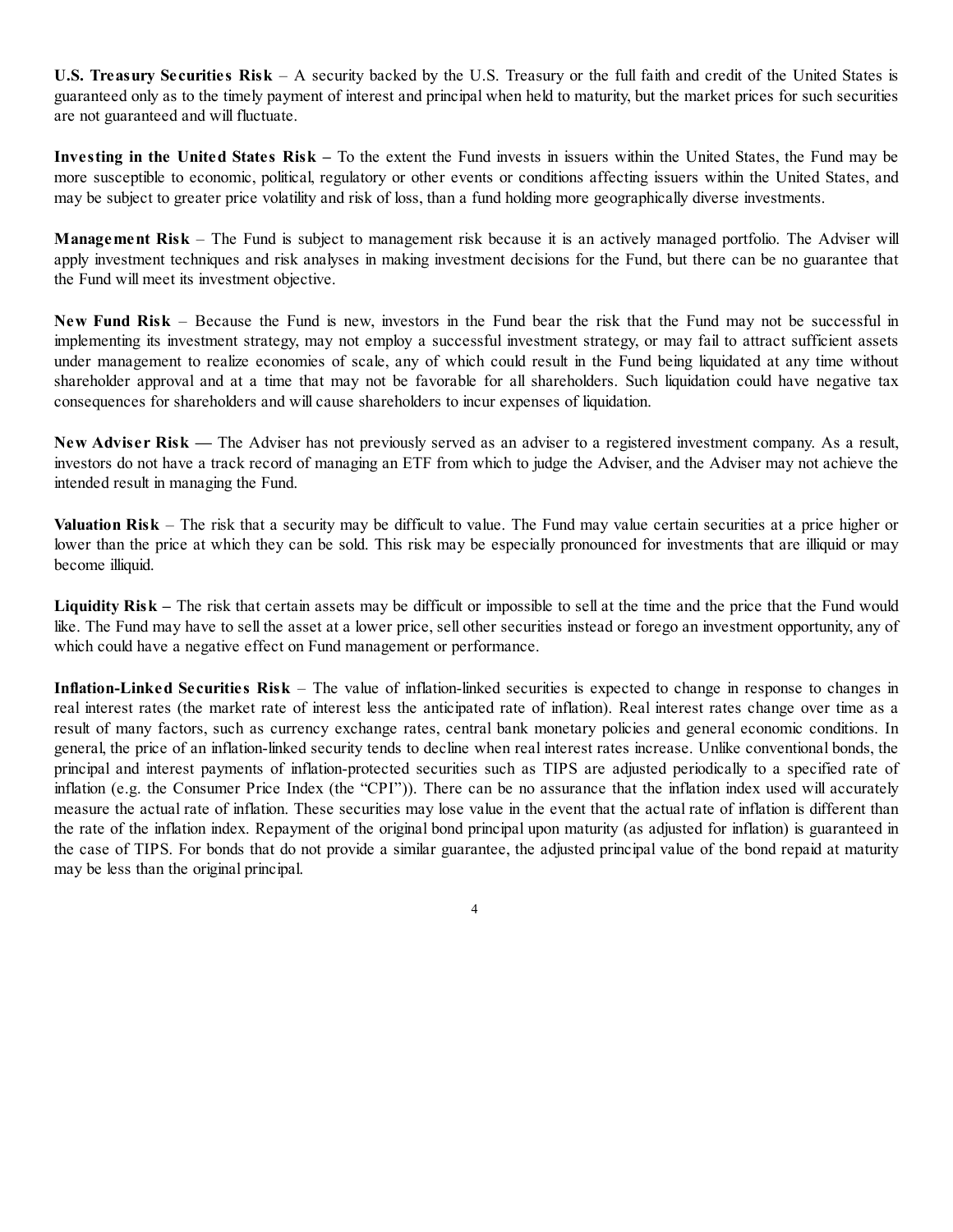**ETF Risks –** The Fund is an ETF and, as a result of this structure, it is exposed to the following risks:

**Trading Risk –** Shares of the Fund may trade on the Exchange above or below their NAV. The NAV of shares of the Fund will fluctuate with changes in the market value of the Fund's holdings. In addition, although the Fund's shares are currently listed on the Exchange, there can be no assurance that an active trading market for shares will develop or be maintained. Trading in Fund shares may be halted due to market conditions or for reasons that, in the view of the Exchange, make trading in shares of the Fund inadvisable.

**Cash Transactions Risk –** Like other ETFs, the Fund sells and redeems its shares only in large blocks called Creation Units and only to "Authorized Participants." Unlike many other ETFs, however, the Fund expects to effect its creations and redemptions at least partially for cash, rather than in-kind securities. Thus, an investment in the Fund may be less taxefficient than an investment in other ETFs as the Fund may recognize a capital gain that it could have avoided by making redemptions in-kind. As a result, the Fund may pay out higher capital gains distributions than ETFs that redeem in-kind. Further, paying redemption proceeds at least partially in cash rather than through in-kind delivery of portfolio securities may require the Fund to dispose of or sell portfolio investments to obtain the cash needed to distribute redemption proceeds at an inopportune time.

**Limited Authorized Participants, Market Makers and Liquidity Providers Risk** – Because the Fund is an ETF, only a limited number of institutional investors (known as "Authorized Participants") are authorized to purchase and redeem shares directly from the Fund. In addition, there may be a limited number of market makers and/or liquidity providers in the marketplace. To the extent either of the following events occur, Fund shares may trade at a material discount to net asset value ("NAV") and possibly face delisting: (i) Authorized Participants exit the business or otherwise become unable to process creation and/or redemption orders and no other Authorized Participants step forward to perform these services, or (ii) market makers and/or liquidity providers exit the business or significantly reduce their business activities and no other entities step forward to perform their functions.

**Investments in Investment Companies Risk –** When the Fund invests in an investment company, including ETFs, in addition to directly bearing the expenses associated with its own operations, it will bear a pro rata portion of the investment company's expenses. Further, while the risks of owning shares of an investment company generally reflect the risks of owning the underlying investments of the investment company, the Fund may be subject to additional or different risks than if the Fund had invested directly in the underlying investments. For example, the lack of liquidity in an ETF could result in its share price being more volatile than that of the underlying portfolio securities.

**Money Market Instruments Risk** – The value of money market instruments may be affected by changing interest rates and by changes in the credit ratings of the investments. An investment in a money market fund is not a bank deposit and is not insured or guaranteed by any bank, the FDIC or any other government agency. A money market fund's sponsor has no legal obligation to provide financial support to the fund, and there should be no expectation that the sponsor will provide financial support to the fund at any time. Certain money market funds float their net asset value while others seek to preserve the value of investments at a stable net asset value (typically, \$1.00 per share). An investment in a money market fund, even an investment in a fund seeking to maintain a stable NAV per share, is not guaranteed and it is possible for the Fund to lose money by investing in these and other types of money market funds.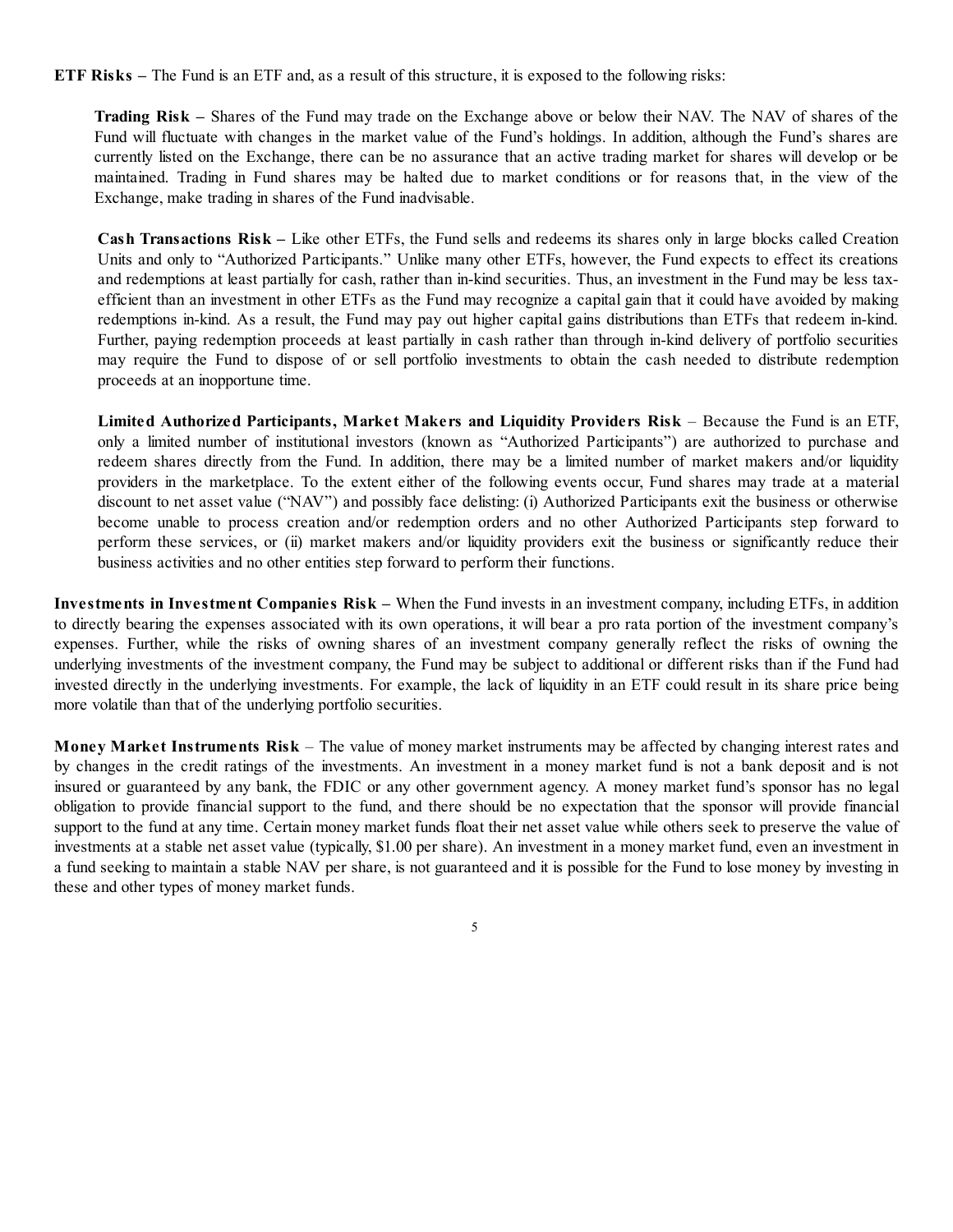**Non-Diversification Risk –** The Fund is classified as "non-diversified," which means it may invest a larger percentage of its assets in a smaller number of issuers than a diversified fund. To the extent that the Fund invests its assets in a smaller number of issuers, the Fund will be more susceptible to negative events affecting those issuers than a diversified fund. However, the Fund intends to satisfy the asset diversification requirements for qualifying as a regulated investment company ("RIC") under Subchapter M of the Internal Revenue Code of 1986, as amended (the "Code").

**Proprietary Model Risk** – Proprietary models that may be used to evaluate securities or securities markets are based on certain assumptions concerning the interplay of market factors and may not adequately take into account certain factors and may result in the Fund having a lower return than if the Fund were managed using another model or investment strategy. The markets or prices of individual securities may be affected by factors not foreseen in developing the models.

**Commodity-Related Investments Risk** – Exposure to commodities through investments such as commodity futures contracts and options (collectively, "Commodity-Related Investments") may subject the Fund to greater volatility than investments in traditional securities. Prices of commodities may fluctuate significantly over short periods for a variety of factors, including: changes in supply and demand relationships, changes in interest or currency exchange rates, population growth and changing demographics and factors affecting a particular industry or commodity, such as drought, floods or other weather conditions, transportation bottlenecks or shortages, competition from substitute products, fiscal, monetary and exchange control programs, disease, pestilence, acts of terrorism, embargoes, tariffs and international economic, political, military, legal and regulatory developments.

**Tax Risk** — In order to qualify for the favorable U.S. federal income tax treatment accorded to a RIC, the Fund must, amongst other requirements, derive at least 90% of its gross income in each taxable year from certain categories of income ("qualifying income"). Certain of the Fund's Commodity-Related Investments will not generate income that is qualifying income. If the Fund was to fail to meet the qualifying income test and fail to qualify as a RIC, it would be taxed in the same manner as an ordinary corporation, and distributions to its shareholders would not be deductible by the Fund in computing its taxable income. The failure by the Fund to qualify as a RIC would have significant negative tax consequences to Fund shareholders and would affect a shareholder's return on its investment in the Fund. Under certain circumstances, the Fund may be able to cure a failure to meet the qualifying income test if such failure was due to reasonable cause and not willful neglect, but in order to do so the Fund may incur significant fund-level taxes, which would effectively reduce (and could eliminate) the Fund's returns.

**Portfolio Turnover Risk** — Due to its investment strategy, the Fund may buy and sell securities frequently. This may result in higher transaction costs and additional capital gains tax liabilities, which may affect the Fund's performance.

The Fund's shares will change in value, and you could lose money by investing in the Fund. The Fund may not **achieve its investment objective.**

## **Performance Information**

As of the date of this prospectus, the Fund has been in operation for less than one full calendar year and therefore does not report its performance information. Once available, the Fund's performance information will be accessible on the Fund's website at www.advocatecapmgt.com and will provide some indication of the risks of investing in the Fund.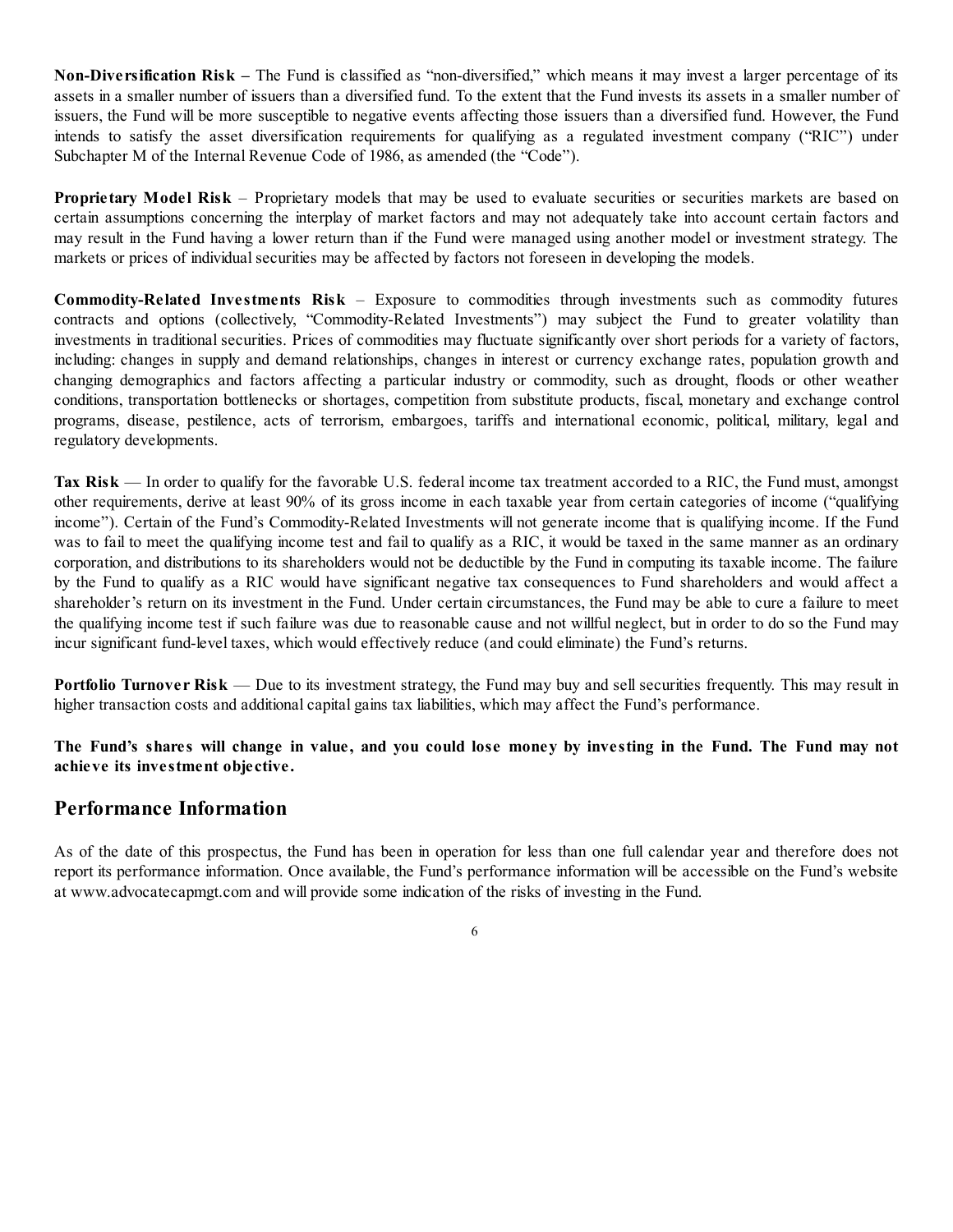## **Investment Adviser**

Advocate Capital Management, LLC serves as the investment adviser to the Fund.

## **Portfolio Manager**

Scott Peng, PhD., Founder, Chief Executive Officer and Chief Investment Officer, has managed the Fund since 2021.

Mr. Peng is primarily responsible for the day-to-day management of the Fund and has served in such capacity since the Fund's inception in 2021.

## **Purchase and Sale of Fund Shares**

The Fund issues shares to (or redeems shares from) certain institutional investors known as "Authorized Participants" (typically market makers or other broker-dealers) only in large blocks of shares known as "Creation Units." Creation Unit transactions are conducted in exchange for the deposit or delivery of a portfolio of in-kind securities designated by the Fund and/or cash.

Individual shares of the Fund may only be purchased and sold on the Exchange, other national securities exchanges, electronic crossing networks and other alternative trading systems through your broker-dealer at market prices. Because Fund shares trade at market prices rather than at NAV, Fund shares may trade at a price greater than NAV (premium) or less than NAV (discount). When buying or selling shares in the secondary market, you may incur costs attributable to the difference between the highest price a buyer is willing to pay to purchase shares of the Fund (bid) and the lowest price a seller is willing to accept for shares of the Fund (ask) (the "bid-ask spread"). When available, recent information regarding the Fund's NAV, market price, premiums and discounts, and bid-ask spreads will be available at www.advocatecapmgt.com.

## **Tax Information**

The Fund intends to make distributions that may be taxed as ordinary income or capital gains, unless you are investing through a tax-deferred arrangement, such as a 401(k) plan or individual retirement account ("IRA"), in which case your distribution will be taxed when withdrawn from the tax-deferred account.

## **Payments to Broker-Dealers and Other Financial Intermediaries**

If you purchase shares of the Fund through a broker-dealer or other financial intermediary (such as a bank), the Fund and its related companies may pay the intermediary for the sale of Fund shares and related services. These payments may create a conflict of interest by influencing the broker-dealer or other intermediary and your salesperson to recommend the Fund over another investment. Ask your salesperson or visit your financial intermediary's web site for more information.

## **More Information about the Fund's Investment Objective and Strategies**

The Fund is a multi-asset ETF that seeks to generate gains during periods of rising interest rates, predominantly long-term interest rates. The Fund is actively managed and seeks to achieve its investment objective primarily by investing in a combination of: U.S. Treasury securities; forwards, futures or options on various currencies; long and short positions on the short and longend of the Treasury or swap yield curve (described below) via futures, swaps, forwards and other over-the-counter ("OTC") derivatives; long and short positions on equity indexes and/or investment companies, including ETFs; and commodity futures and options.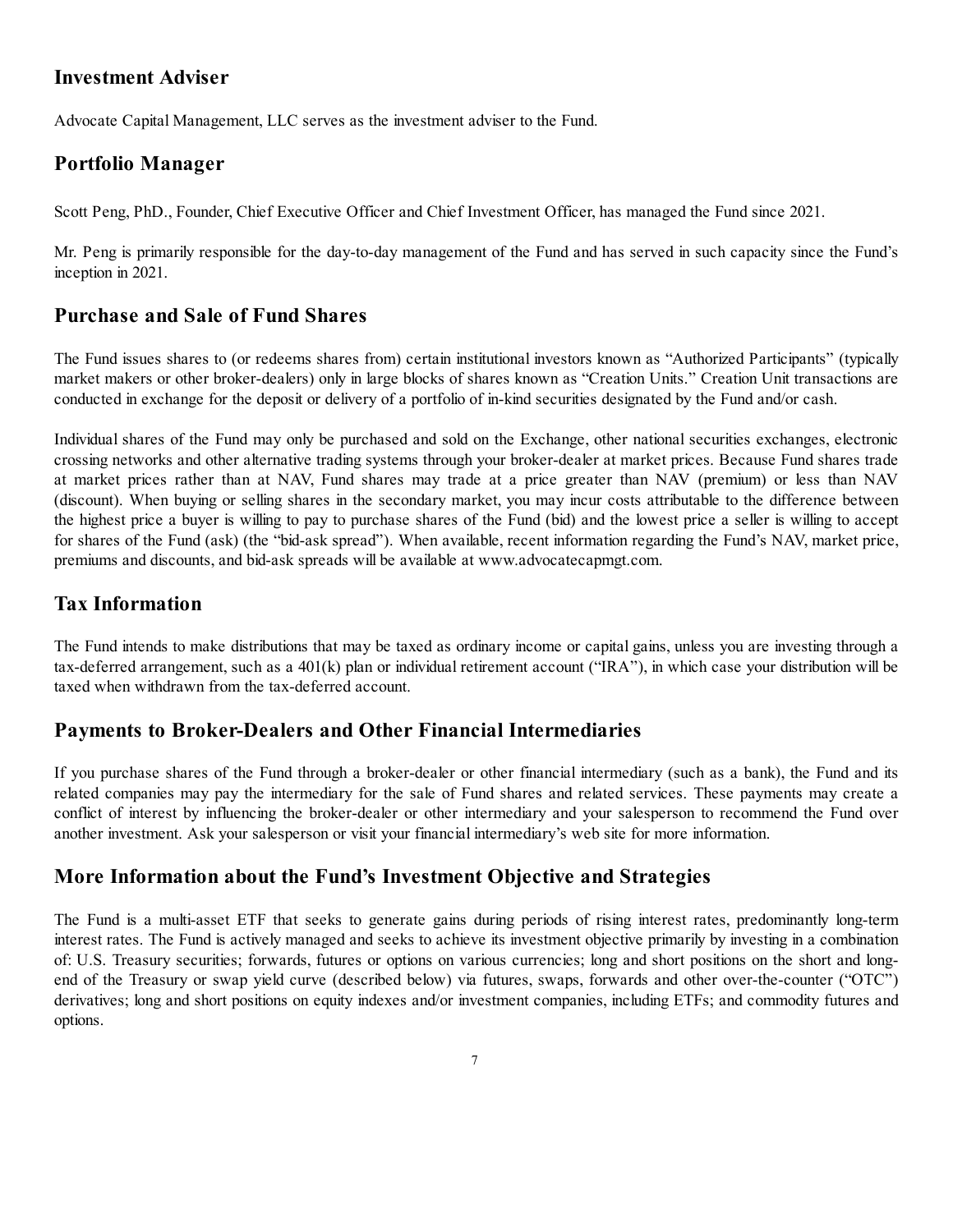The Treasury yield curve measures interest rates available in the market for U.S. Treasury obligations of varying maturities from one year through 30 years. The Treasury yield curve measures interest rates available in the market for U.S. Treasury obligations of varying maturities from one year through 30 years. The Fund intends to take long and short positions tied to the shape of the Treasury yield curve through the use of interest rate-linked derivative instruments including futures, swaps, forwards and options (in particular, options on futures or interest rate swaps). The Fund may take short positions in instruments that the Adviser expects would decrease in value due to rising rate concerns such as inflation (e.g., a 10-year U.S. Treasury future), and long positions in instruments that the Adviser expects to be less sensitive to rising rate concerns (e.g., a 2-year U.S. Treasury future). This combination of holdings is a "Yield Curve" strategy that may generate capital appreciation in the event that longer-maturity yields rise faster than shorter-maturity yields. The Fund may also implement the Yield Curve strategy through the use of derivative instruments tied to the swap yield curve. The swap yield curve is similar to the Treasury yield curve but reflects the market rates used in interest rate swap agreements at varying maturities. The swap yield curve also provides the Fund with the flexibility to lock in Yield Curve strategies for a longer period of time.

The Fund will generally aim to maintain a short position in financial instruments with long-term maturities because when interest rates rise in a particular part of the yield curve, the price of a bond in that part of the yield curve declines. The Adviser expects that shorting a 10-year Treasury bond when 10-year Treasury yield rises (for instance, through the futures or swaps market) would generate capital appreciation as the price of the bond declines (due to rising rates) from the initial entry price of the short position. Just as shorting a bond may generate capital appreciation when rates rise, shorting 10-year Treasury futures would be expected to produce capital appreciation if interest rates rise, as higher interest rates result in lower bond and bond futures prices.

The Fund may invest in foreign currency strategies with respect to currencies that the Adviser believes will depreciate during times of rising interest rates relative to the U.S. dollar. For example, when U.S. interest rates are rising, the difference in the interest rates between the U.S. and other countries, particularly countries that are behind the U.S. in the business cycle, may increase, which would be expected to cause the U.S. dollar to appreciate against those other currencies. In such instances, the Fund may seek capital appreciation by taking a long position in the U.S. dollar and a short position in a foreign currency (e.g., the Japanese Yen). The Fund may also invest in equity markets using sector- or broad-market-focused funds or ETFs, equity index futures or total return swaps. The Fund may take long positions in sectors or indexes that the Adviser expects to benefit from rising rates, short positions in sectors or indexes that the Adviser expects to perform poorly in such environments, or a combination of long and short positions. Under normal circumstances, the Fund may also invest a significant portion of its assets in cash and other instruments for cash management purposes. These other instruments are expected to be predominantly comprised of money-market instruments, Treasury securities, and/or other investment companies, including ETFs, that invest primarily in such instruments.

The Adviser utilizes a proprietary investment process to assemble an investment portfolio for the Fund that is designed to generate positive returns when long-term U.S. interest rates rise. The Adviser's investment process analyzes asset classes, sectors and currencies to seek out investment opportunities that the Adviser believes will both perform well during periods of rising rates and also maintain a lower "cost of carry" (i.e., the expense incurred to maintain a particular position or portfolio) than outright shorting bonds or buying options. The Adviser will not take a position on when or if interest rates will rise, so the low "cost of carry" element of the portfolio construction aims to maintain an ongoing hedge against the risk of rising rates. In considering which asset classes will perform well in periods of rising rates, the Adviser considers historical price and interest rate data, as well as the Adviser's own fundamental analysis of why such asset classes may be expected to outperform in a rising rate environment. The asset classes the Fund may invest in include fixed income, currencies and equities (sector or broad market index). The Fund may utilize derivative instruments to gain exposure to such asset classes, including futures, swaps, currency forwards and options. In selecting such instruments for each given strategy, the Adviser will consider the cost to implement and carry the strategy forward, the ability to lock in the strategy for an extended period of time, and the anticipated liquidity of the underlying investments.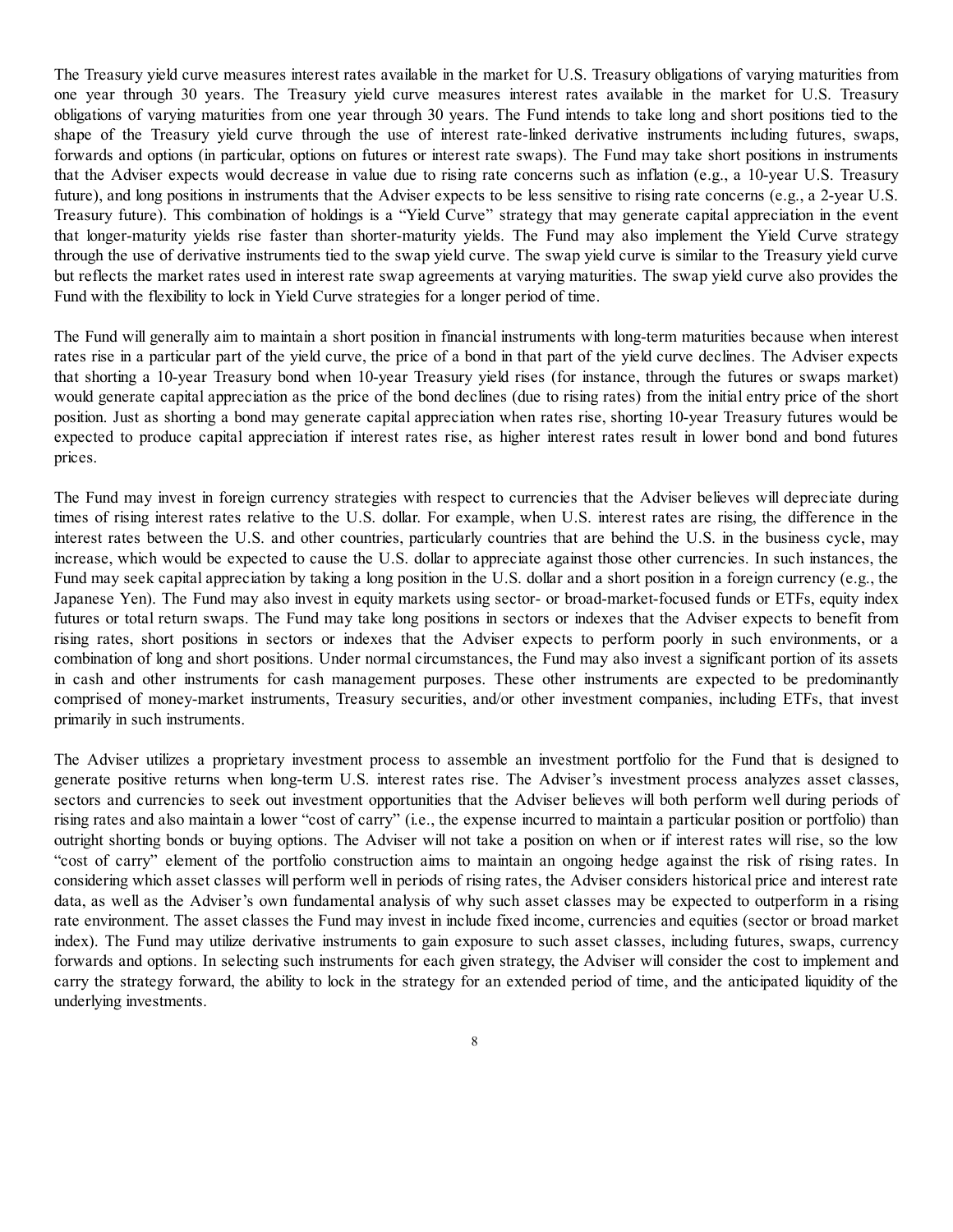Once the Fund's portfolio is constructed the Adviser will monitor the Fund's positions over time to identify any changes to its historical performance, i.e., a "paradigm shift". The active management of the portfolio allows the Adviser to react to such paradigm shifts and adjust the portfolio accordingly to take this into consideration. The Adviser seeks investments that it believes will outperform in both rising rate and falling rate environments. The Fund may also invest in option-based versions of the strategies described herein but it is the Adviser's expectation that options would constitute a minority of the portfolio given their high inherent decay cost *(i.e.*, the decline in the value of a contract over the passage of time). The Adviser periodically rebalances the Fund's portfolio to maintain the desired target exposure. Occasionally, market conditions and/or large Fund cash flows may require more frequent adjustment of the exposure. During the rebalancing process, the Adviser may identify securities and other instruments in the portfolio that no longer align with the investment strategies and objective of the Fund and may liquidate such securities or other instruments to better align the portfolio with the Fund's investment strategies and objective. The Adviser expects that the Fund will engage in strategies that are held for an extended period of time (*e.g.,* greater than 12 months), taking into consideration any futures rolls or forward extension transactions as are necessary to maintain certain positions held by the Fund. However, there may be exceptions when the Fund's investments are held for shorter periods of time due to either rapid gain or developing circumstances that may render the strategies invalid to achieve the Fund's investment objective. The Fund may buy and sell investments frequently in seeking to achieve its investment objective. The Adviser does not intend to materially alter the strategic composition of the Fund in response to periods when rates are not rising.

The Fund is classified as "non-diversified" under the 1940 Act, which means that it may invest a larger percentage of its assets in a smaller number of issuers than a diversified fund.

The Fund's investment objective and each of the policies described herein are non-fundamental policies that may be changed by the Board of Trustees of the Trust (the *"Board"*) without shareholder approval. The Fund may liquidate and terminate at any time without shareholder approval. From time to time, the Fund may take temporary defensive positions that are inconsistent with its investment strategies in attempting to respond to poor market liquidity, adverse markets, economic, political, or other conditions. In such instances, the Fund may hold up to 100% of its assets in cash; short-term U.S. government securities and government agency securities; investment-grade money-market instruments; money-market mutual funds; investment-grade fixed income securities; repurchase agreements; commercial paper; cash equivalents; and ETFs that principally invest in the foregoing instruments. However, the Adviser will not seek to actively time market movements. As a result of engaging in these temporary measures, the Fund may not achieve its investment objective. In addition, the Fund may be more volatile than a fund holding only long positions in intermediate or long-maturity U.S. government bonds.

The Fund's ability to invest in other investment companies is limited by the 1940 Act and the related rules and interpretations. The Fund has adopted a policy that it will not invest in other investment companies in excess of 1940 Act limits in reliance on Sections 12(d)(1)(F) or 12(d)(1)(G) of the 1940 Act.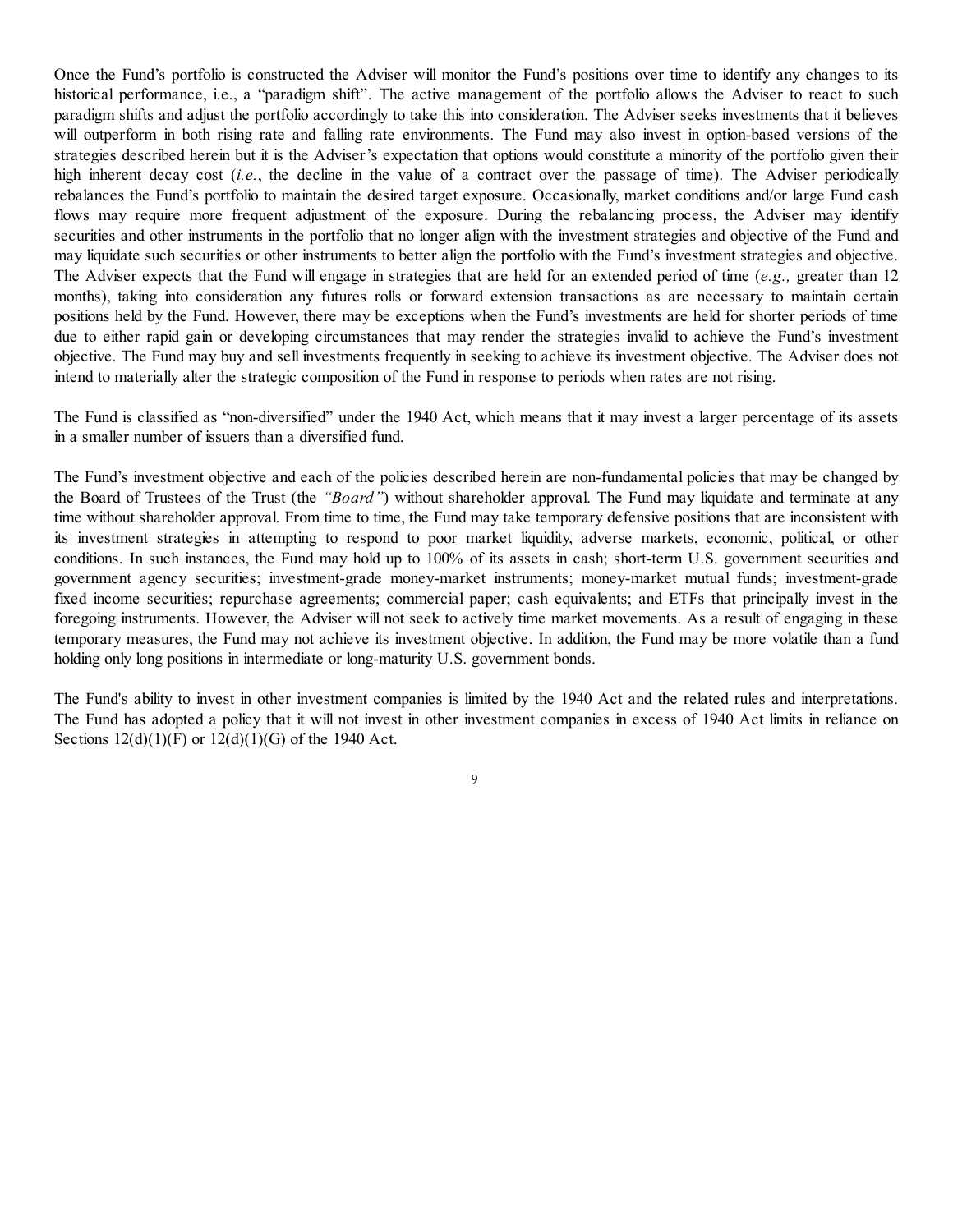## **More Information about Risk**

Risk is inherent in all investing. Investing in the Fund involves risk, including the risk that you may lose all or part of your investment. There can be no assurance that the Fund will meet its stated objective. Before you invest, you should consider the following supplemental disclosure pertaining to the Principal Risks set forth above as well as additional Non-Principal Risks set forth below in this prospectus.

**Market Risk** — The risk that the market value of an investment may move up and down, sometimes rapidly and unpredictably. The Fund's net asset value ("NAV") per share will fluctuate with the market prices of its portfolio securities. Market risk may affect a single issuer, an industry, a sector or the equity or bond market as a whole. Markets for securities in which the Fund invests may decline significantly in response to adverse issuer, political, regulatory, market, economic or other developments that may cause broad changes in market value, public perceptions concerning these developments, and adverse investor sentiment or publicity. Similarly, the impact of any epidemic, pandemic or natural disaster, or widespread fear that such events may occur, could negatively affect the global economy, as well as the economies of individual countries, the financial performance of individual companies and sectors, and the markets in general in significant and unforeseen ways. Any such impact could adversely affect the prices and liquidity of the securities and other instruments in which the Fund invests, which in turn could negatively impact the Fund's performance and cause losses on your investment in the Fund. Recent examples include pandemic risks related to COVID-19 and aggressive measures taken worldwide in response by governments, including closing borders, restricting international and domestic travel, and the imposition of prolonged quarantines of large populations, and by businesses, including changes to operations and reducing staff. The impact of the COVID-19 pandemic may be short term or may last for an extended period of time, and in either case could result in a substantial economic downturn or recession.

**Interest Rate Risk** — The risk that changes in interest rates will cause significant fluctuations, up or down, in the value of fixed income securities, including Government securities, in which the Fund may take a long position or short position. A historically low interest rate environment may present greater risk of interest rates increasing and rates may increase more rapidly. Conversely, while interest rates remain low, rates could fall further or fall below zero, i.e. negative interest rates. Additionally, the difference between long term rates and short term rates can change rapidly and affect the value of the portfolio resulting in gains or losses.

**Credit Risk** — Credit risk is the risk that a decline in the credit quality of an investment could cause the Fund to lose money. The Fund could lose money if the issuer or guarantor of a portfolio security or a counterparty to a derivative contract fails to make timely payment or otherwise honor its obligations.

**Derivatives Risk** — The Fund's use of futures contracts, forward contracts, options and swaps is subject to derivatives risk. Derivatives are often more volatile than other investments and may magnify the Fund's gains or losses. There are various factors that affect the Fund's ability to achieve its objective with derivatives. Successful use of a derivative depends upon the degree to which prices of the underlying assets correlate with price movements in the derivatives the Fund buys or sells. The Fund could be negatively affected if the change in market value of its securities fails to correlate perfectly or at all with the values of the derivatives it purchased or sold. The lack of a liquid secondary market for a derivative may prevent the Fund from closing its derivative positions and could adversely impact its ability to achieve its investment objective(s) or to realize profits or limit losses. Since derivatives may be purchased for a fraction of their value, a relatively small price movement in a derivative may result in an immediate and substantial loss or gain to the Fund. Derivatives are often more volatile than other investments and the Fund may lose more in a derivative than it originally invested in it. There can be no assurance that the Adviser's use of derivatives will be successful in achieving its intended goals. Additionally, some derivative instruments are subject to counterparty risk, meaning that the party that issues the derivative may experience a significant credit event and may be unwilling or unable to make timely settlement payments or otherwise honor its obligations.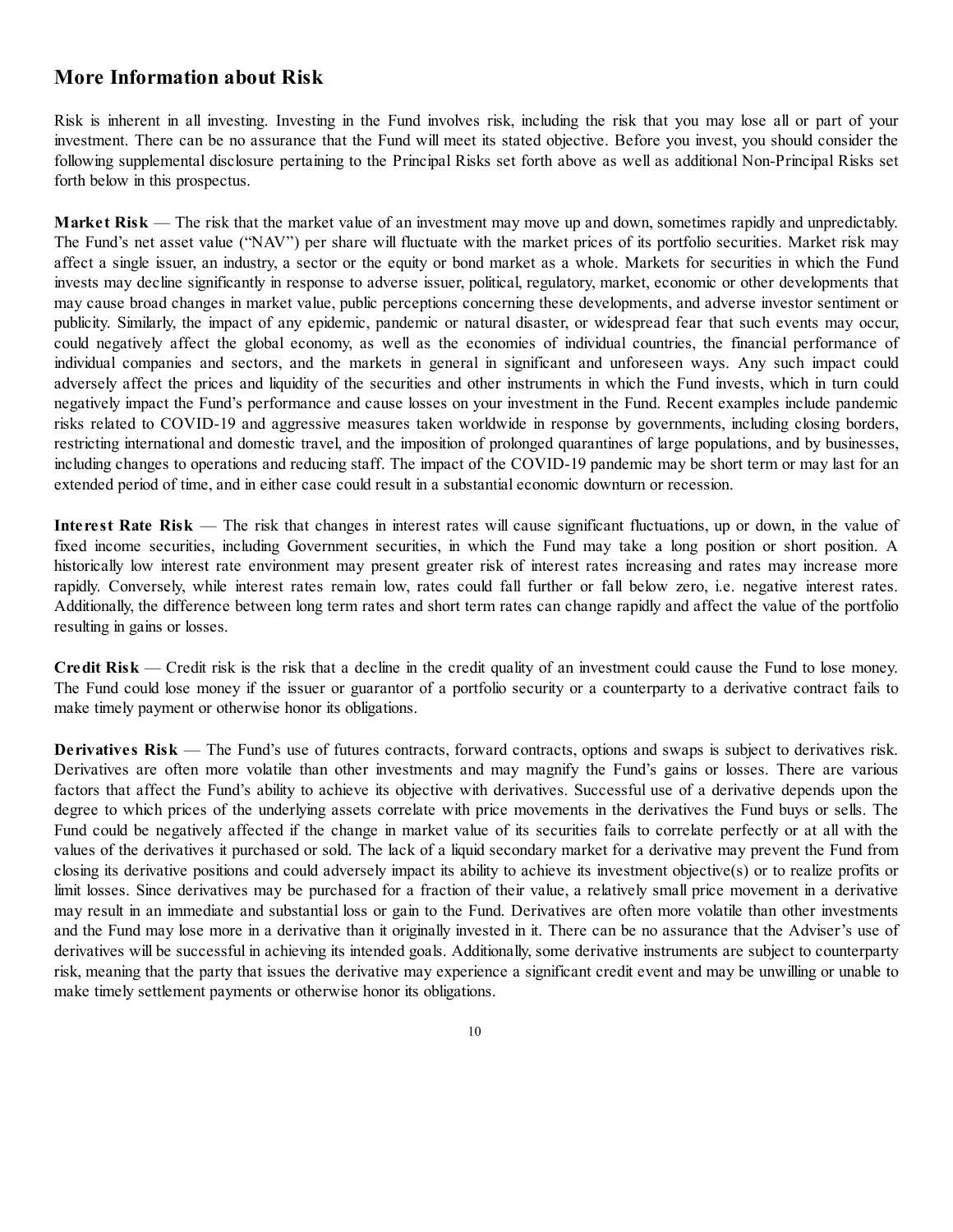*Forward Contracts.* A forward contract involves a negotiated obligation to purchase or sell a specific security or currency at a future date (with or without delivery required), which may be any fixed number of days from the date of the contract agreed upon by the parties, at a price set at the time of the contract. Forward contracts are not traded on exchanges; rather, a bank or dealer will act as agent or as principal in order to make or take future delivery of a specified lot of a particular security or currency for the Fund's account. Risks associated with forwards may include: (i) an imperfect correlation between the movement in prices of forward contracts and the securities or currencies underlying them; (ii) an illiquid market for forwards; (iii) difficulty in obtaining an accurate value for the forwards; and (iv) the risk that the counterparty to the forward contract will default or otherwise fail to honor its obligation. Because forwards require only a small initial investment in the form of a deposit or margin, they also involve a high degree of leverage.

*Futures Contracts*. Futures contracts provide for the future sale by one party and purchase by another party of a specified amount of a specific security or asset at a specified future time and at a specified price. The risks of futures include: (i) leverage risk; (ii) correlation risk and (iii) liquidity risk. Because futures require only a small initial investment in the form of a deposit or margin, they involve a high degree of leverage. Accordingly, the fluctuation of the value of futures in relation to the underlying assets upon which they are based is magnified. Thus, the Fund may experience losses that exceed losses experienced by funds that do not use futures contracts. There may be imperfect correlation, or even no correlation, between price movements of a futures contract and price movements of investments for which futures are used as a substitute, or which futures are intended to hedge. Lack of correlation (or tracking) may be due to factors unrelated to the value of the investments being substituted or hedged, such as speculative or other pressures on the markets in which these instruments are traded. Consequently, the effectiveness of futures as a security substitute or as a hedging vehicle will depend, in part, on the degree of correlation between price movements in the futures and price movements in underlying securities or assets.

While futures contracts are generally liquid instruments, under certain market conditions they may become illiquid. For example, futures exchanges may impose daily or intra-day price change limits and/or limit the volume of trading. Additionally, government regulation may further reduce liquidity through similar trading restrictions. As a result, the Fund may be unable to close out its futures contracts at a time that is advantageous.

*Options.* Options involve the payment or receipt of a premium by the investor and the corresponding right or obligation, as the case may be, to either purchase or sell the underlying instrument for a specific price at a certain time or during a certain period. Purchasing options involves the risk that the underlying instrument will not change price in the manner expected, so that the investor loses its premium. Selling options involves potentially greater risk because the investor is exposed to the extent of the actual price movement in the underlying instrument rather than only the premium payment received (which could result in a potentially unlimited loss). If the Fund writes a "covered" call option (i.e., a call option on a security in which the Fund holds a long position), the Fund may not participate fully in a rise in market value of the underlying security. If the Fund writes a "covered" put option (i.e., a put option on a security in which the Fund holds a short position), the Fund may not participate fully in a decline in market value of the underlying security. Over-thecounter options also involve counterparty risk.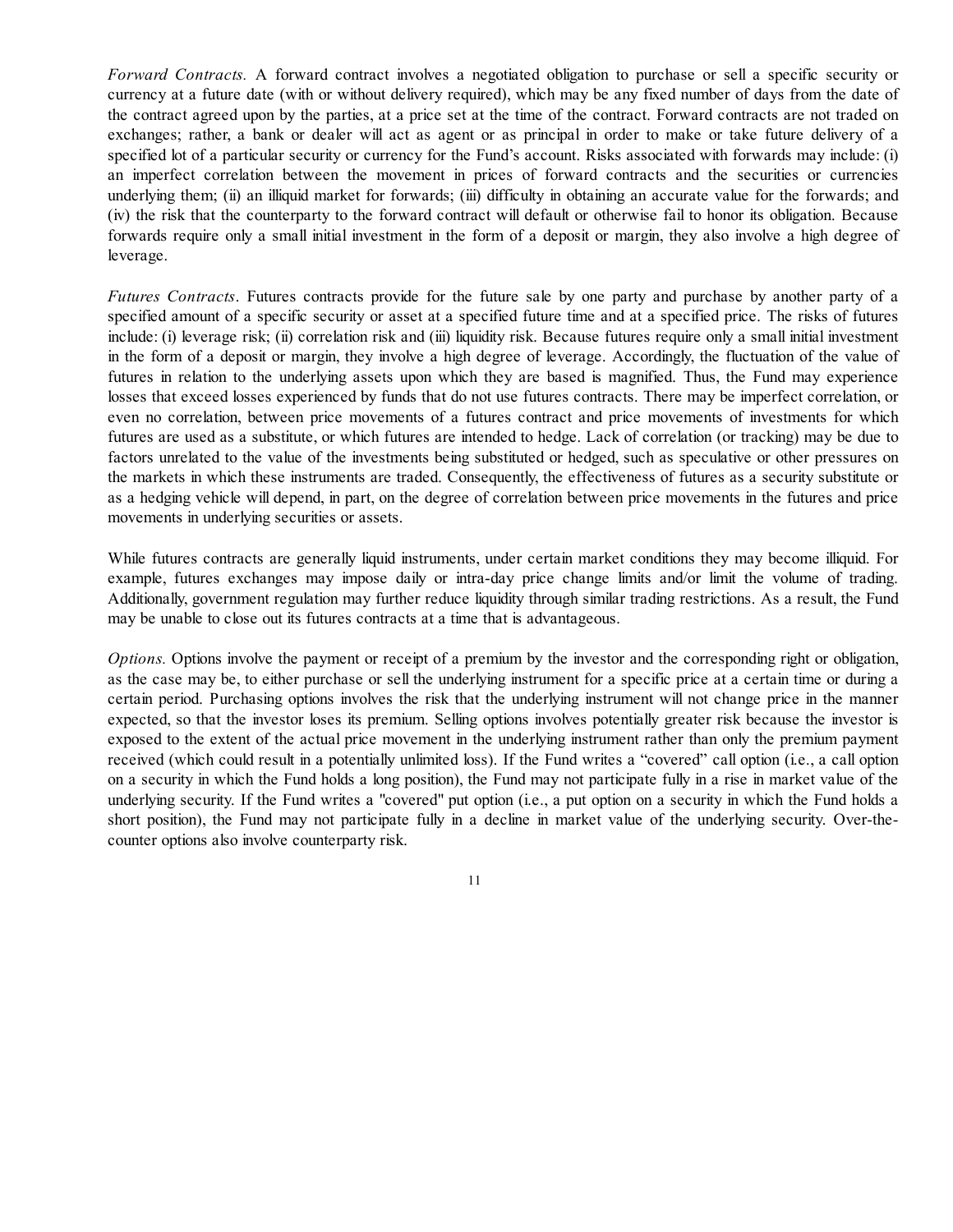*Swaps*. In a swap transaction, two parties agree to exchange the returns, differentials in rates of return or some other amount earned or realized on the "notional amount" of predetermined investments or instruments, which may be adjusted for an interest factor. Swaps can involve greater risks than direct investment in securities, because swaps may be leveraged and are subject to counterparty risk and valuation risk. Swaps may also be considered illiquid. It may not be possible for the Fund to liquidate a swap position at an advantageous time or price, which may result in significant losses.

Total return swaps are contracts that obligate a party to pay interest in exchange for payment by the other party of the total return generated by a security, a basket of securities, an index or an index component. Total return swaps give the Fund the right to receive the appreciation in the value of a specified security, index or other instrument in return for a fee paid to the counterparty, which will typically be an agreed upon interest rate. If the underlying asset in a total return swap declines in value over the term of the swap, the Fund may also be required to pay the dollar value of that decline to the counterparty.

**Short Sale Exposure Risk** — The Fund may seek "short" exposure to certain securities through derivative transactions, which may cause the Fund to be exposed to certain risks associated with selling securities short. These risks include, under certain market conditions, an increase in the volatility and decrease in the liquidity of securities underlying the short position, which may lower the Fund's return, result in a loss, have the effect of limiting the Fund's ability to obtain exposure through financial instruments, or require the Fund to seek exposure through alternative investment strategies that may be less desirable or more costly to implement. To the extent that, at any particular point in time, the securities underlying the short position may be thinly traded or have a limited market, including due to regulatory action, the Fund may be unable to meet its investment objective due to a lack of available securities or counterparties. Obtaining short exposure through these instruments may be considered an aggressive investment technique. Any income, dividends or payments by the assets underlying the Fund's short positions will negatively impact the Fund.

**U.S. Treasury Securities Risk** — A security backed by the U.S. Treasury or the full faith and credit of the United States is guaranteed only as to the timely payment of interest and principal when held to maturity, but the market prices for such securities are not guaranteed and will fluctuate.

**Investing in the United States Risk** — The Fund focuses its investments in the United States. As a result, the Fund may be more susceptible to economic, political, regulatory or other events or conditions affecting issuers within the United States, and may be subject to greater price volatility and risk of loss, than a fund holding more geographically diverse investments.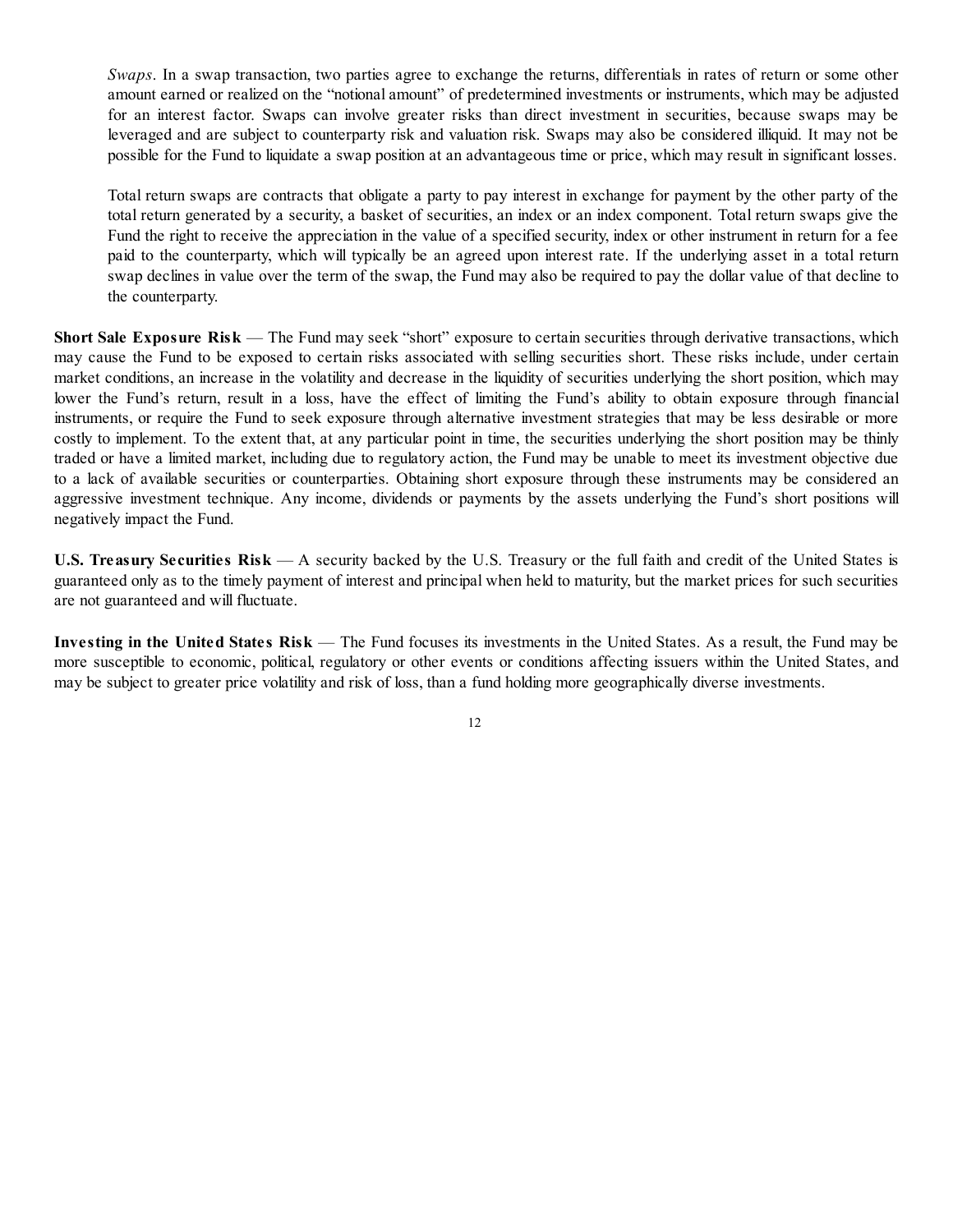**Active Management Risk** — The Fund is subject to the risk that the Adviser's judgments about the attractiveness, value, or potential appreciation of the Fund's investments may prove to be incorrect. If the investments selected and strategies employed by the Fund fail to produce the intended results, the Fund could underperform in comparison to other funds with similar objectives and investment strategies.

**New Fund Risk** — Because the Fund is new, investors in the Fund bear the risk that the Fund may not be successful in implementing its investment strategy, may not employ a successful investment strategy, or may fail to attract sufficient assets under management to realize economies of scale, any of which could result in the Fund being liquidated at any time without shareholder approval and at a time that may not be favorable for all shareholders. Such liquidation could have negative tax consequences for shareholders and will cause shareholders to incur expenses of liquidation.

**Valuation Risk** — The risk that a security may be difficult to value. The Fund may value certain securities at a price higher or lower than the price at which they can be sold. This risk may be especially pronounced for investments that are illiquid or may become illiquid.

Liquidity Risk — The risk that certain assets may be difficult or impossible to sell at the time and the price that the Fund would like. The Fund may have to sell the asset at a lower price, sell other securities instead or forego an investment opportunity, any of which could have a negative effect on Fund management or performance.

**Inflation-Linked Securities Risk** — The value of inflation-linked securities is expected to change in response to changes in real interest rates (the market rate of interest less the anticipated rate of inflation). Real interest rates change over time as a result of many factors, such as currency exchange rates, central bank monetary policies and general economic conditions. In general, the price of an inflation-linked security tends to decrease when real interest rates increase and can increase when real interest rates decrease. Interest payments on inflation-linked securities are unpredictable and will fluctuate as the principal and interest are adjusted for inflation. Any increase in the principal amount of an inflation-linked debt security will be considered taxable ordinary income, even though the Fund will not receive the principal until maturity. Repayment of the original bond principal upon maturity (as adjusted for inflation) is guaranteed in the case of TIPS. For bonds that do not provide a similar guarantee, the adjusted principal value of the bond repaid at maturity may be less than the original principal.

There can also be no assurance that the inflation index used will accurately measure the real rate of inflation in the prices of goods and services. The Fund's investments in inflation-linked securities may lose value in the event that the actual rate of inflation is different than the rate of the inflation index. In addition, inflation-linked securities are subject to the risk that the CPI or other relevant pricing index may be discontinued, fundamentally altered in a manner materially adverse to the interests of an investor in the securities, altered by legislation or Executive Order in a materially adverse manner to the interests of an investor in the securities or substituted with an alternative index.

**ETF Risks** — The Fund is an ETF and, as a result of this structure, it is exposed to the following risks: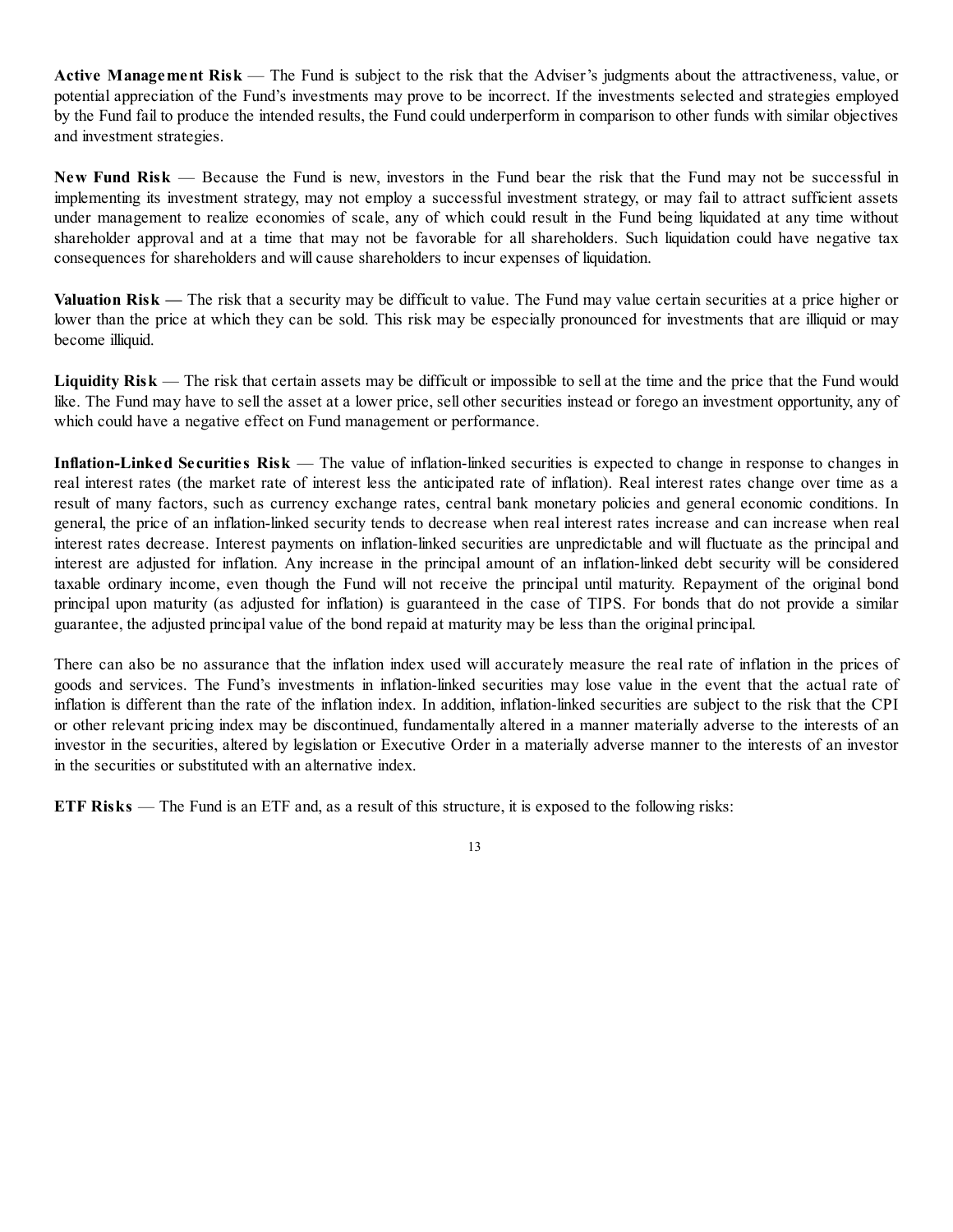**Trading Risk** — Although Fund shares are listed for trading on a listing exchange, there can be no assurance that an active trading market for such shares will develop or be maintained. Secondary market trading in the Fund's shares may be halted by a listing exchange because of market conditions or for other reasons. In addition, trading in the Fund's shares is subject to trading halts caused by extraordinary market volatility pursuant to "circuit breaker" rules. There can be no assurance that the requirements necessary to maintain the listing of the Fund's shares will continue to be met or will remain unchanged.

Shares of the Fund may trade at, above or below their most recent NAV. The per share NAV of the Fund is calculated at the end of each business day and fluctuates with changes in the market value of the Fund's holdings since the prior most recent calculation. The trading prices of the Fund's shares will fluctuate continuously throughout trading hours based on market supply and demand. The trading prices of the Fund's shares may deviate significantly from NAV during periods of market volatility. These factors, among others, may lead to the Fund's shares trading at a premium or discount to NAV. However, given that shares can be created and redeemed only in Creation Units at NAV, the Adviser does not believe that large discounts or premiums to NAV will exist for extended periods of time. While the creation/redemption feature is designed to make it likely that the Fund's shares normally will trade close to the Fund's NAV, exchange prices are not expected to correlate exactly with the Fund's NAV due to timing reasons as well as market supply and demand factors. In addition, disruptions to creations and redemptions or the existence of extreme volatility may result in trading prices that differ significantly from NAV. If a shareholder purchases at a time when the market price of the Fund is at a premium to its NAV or sells at time when the market price is at a discount to the NAV, the shareholder may sustain losses.

Investors buying or selling shares of the Fund in the secondary market will pay brokerage commissions or other charges imposed by brokers as determined by that broker. Brokerage commissions are often a fixed amount and may be a significant proportional cost for investors seeking to buy or sell relatively small amounts of shares. In addition, secondary market investors will also incur the cost of the difference between the price that an investor is willing to pay for shares (the "bid" price) and the price at which an investor is willing to sell shares (the "ask" price). This difference in bid and ask prices is often referred to as the "spread" or "bid/ask spread." The bid/ask spread varies over time for shares based on trading volume and market liquidity, and is generally lower if the Fund's shares have more trading volume and market liquidity and higher if the Fund's shares have little trading volume and market liquidity. Further, increased market volatility may cause increased bid/ask spreads. Due to the costs of buying or selling shares of the Fund, including bid/ask spreads, frequent trading of such shares may significantly reduce investment results and an investment in the Fund's shares may not be advisable for investors who anticipate regularly making small investments.

**Cash Transactions Risk —** Like other ETFs, the Fund sells and redeems its shares only in large blocks called Creation Units and only to "Authorized Participants." Unlike many other ETFs, however, the Fund expects to effect its creations and redemptions at least partially for cash, rather than in-kind securities. Thus, an investment in the Fund may be less tax-efficient than an investment in other ETFs as the Fund may recognize a capital gain that it could have avoided by making redemptions in-kind. As a result, the Fund may pay out higher capital gains distributions than ETFs that redeem in-kind. Further, paying redemption proceeds at least partially in cash rather than through in-kind delivery of portfolio securities may require the Fund to dispose of or sell portfolio investments to obtain the cash needed to distribute redemption proceeds at an inopportune time.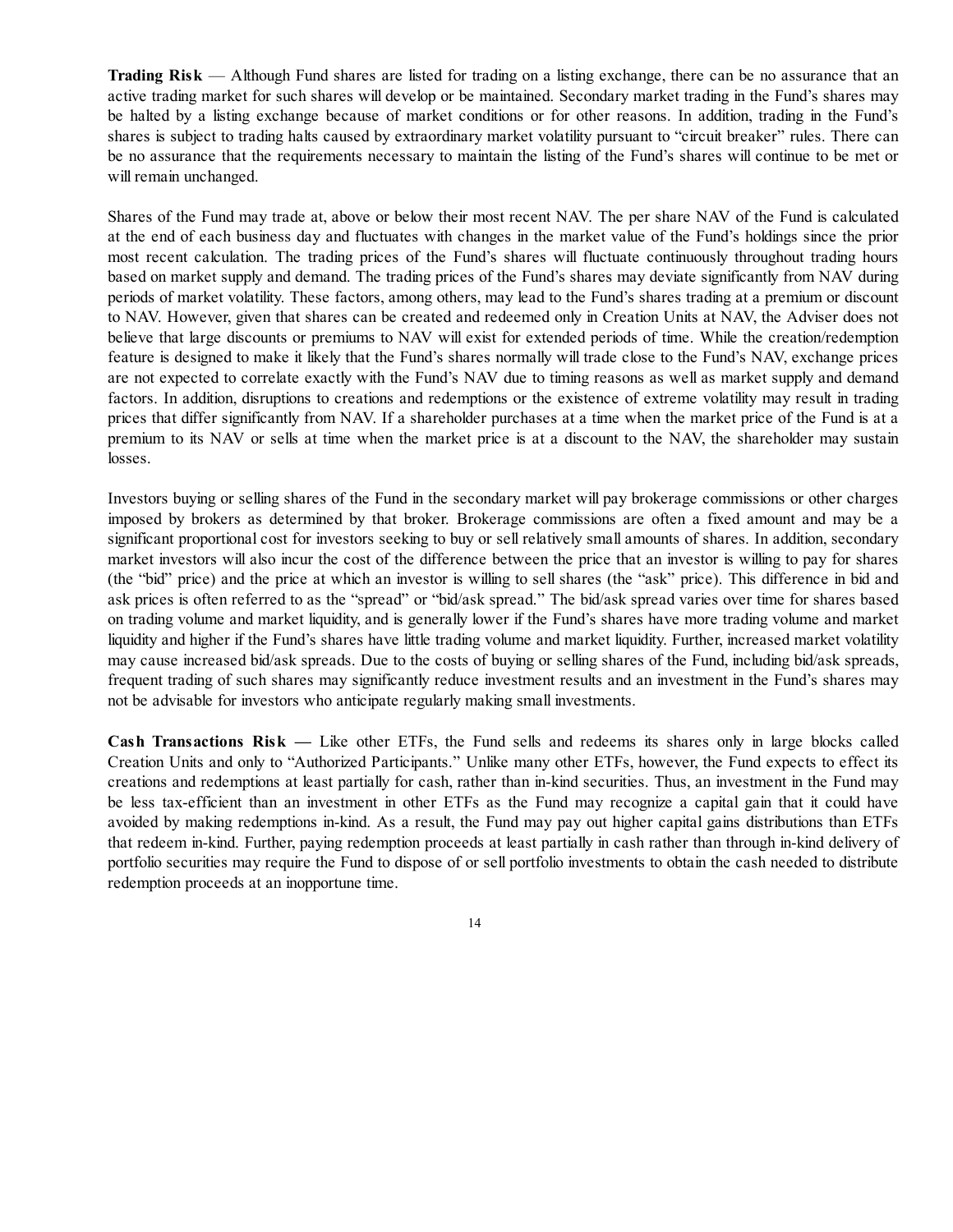**Limited Authorized Participants, Market Makers and Liquidity Providers Risk** — Only an Authorized Participant may engage in creation or redemption transactions directly with the Fund. The Fund has a limited number of financial institutions that may act as Authorized Participants. In addition, there may be a limited number of market makers and/or liquidity providers in the marketplace. To the extent either of the following events occur, Fund shares may trade at a material discount to NAV and possibly face delisting: (i) Authorized Participants exit the business or otherwise become unable to process creation and/or redemption orders and no other Authorized Participants step forward to perform these services, or (ii) market makers and/or liquidity providers exit the business or significantly reduce their business activities and no other entities step forward to perform their functions. An active trading market for shares of the Fund may not develop or be maintained, and, particularly during times of market stress, Authorized Participants or market makers may step away from their respective roles in making a market in shares of the Fund and in executing purchase or redemption orders. This could, in turn, lead to variances between the market price of the Fund's shares and the value of its underlying securities.

**Investments in Investment Companies Risk** — The Fund may purchase shares of investment companies. When the Fund invests in an investment company, it will bear a pro rata portion of the investment company's expenses in addition to directly bearing the expenses associated with its own operations. Such expenses may make owning shares of an investment company more costly than owning the underlying securities directly. In part because of these additional expenses, the performance of an investment company may differ from the performance the Fund would achieve if it invested directly in the underlying investments of the investment company. In addition, while the risks of owning shares of an investment company generally reflect the risks of owning the underlying investments of the investment company, the Fund may be subject to additional or different risks than if the Fund had invested directly in the underlying investments.

**ETFs** — ETFs are pooled investment vehicles whose shares are listed and traded on U.S. and non-U.S. stock exchanges. To the extent that the Fund invests in ETFs, the Fund will be subject to substantially the same risks as those associated with the direct ownership of the securities in which the ETF invests, and the value of the Fund's investment will fluctuate in response to the performance of the ETF's holdings. ETFs typically incur fees that are separate from those of the Fund. Accordingly, the Fund's investments in ETFs will result in the layering of expenses such that shareholders will indirectly bear a proportionate share of the ETFs' operating expenses, in addition to paying Fund expenses. Because the value of ETF shares depends on the demand in the market, shares may trade at a discount or premium to their NAV and the Adviser may not be able to liquidate the Fund's holdings at the most optimal time, which could adversely affect the Fund's performance.

**Money Market Instruments Risk** — The value of money market instruments may be affected by changing interest rates and by changes in the credit ratings of the investments. An investment in a money market fund is not a bank deposit and is not insured or guaranteed by any bank, the FDIC or any other government agency. A money market fund's sponsor has no legal obligation to provide financial support to the fund, and there should be no expectation that the sponsor will provide financial support to the fund at any time. Certain money market funds float their net asset value while others seek to preserve the value of investments at a stable net asset value (typically, \$1.00 per share). An investment in a money market fund, even an investment in a fund seeking to maintain a stable net asset value per share, is not guaranteed and it is possible for the Fund to lose money by investing in these and other types of money market funds. If the liquidity of a money market fund's portfolio deteriorates below certain levels, the money market fund may suspend redemptions (i.e., impose a redemption gate) and thereby prevent the Fund from selling its investment in the money market fund or impose a fee of up to 2% on amounts the Fund redeems from the money market fund (i.e., impose a liquidity fee). These measures may result in an investment loss or prohibit the Fund from redeeming shares when the Adviser would otherwise redeem shares. Money market funds and the securities they invest in are subject to comprehensive regulations. The enactment of new legislation or regulations, as well as changes in interpretation and enforcement of current laws, may affect the manner of operation, performance and/or yield of money market funds.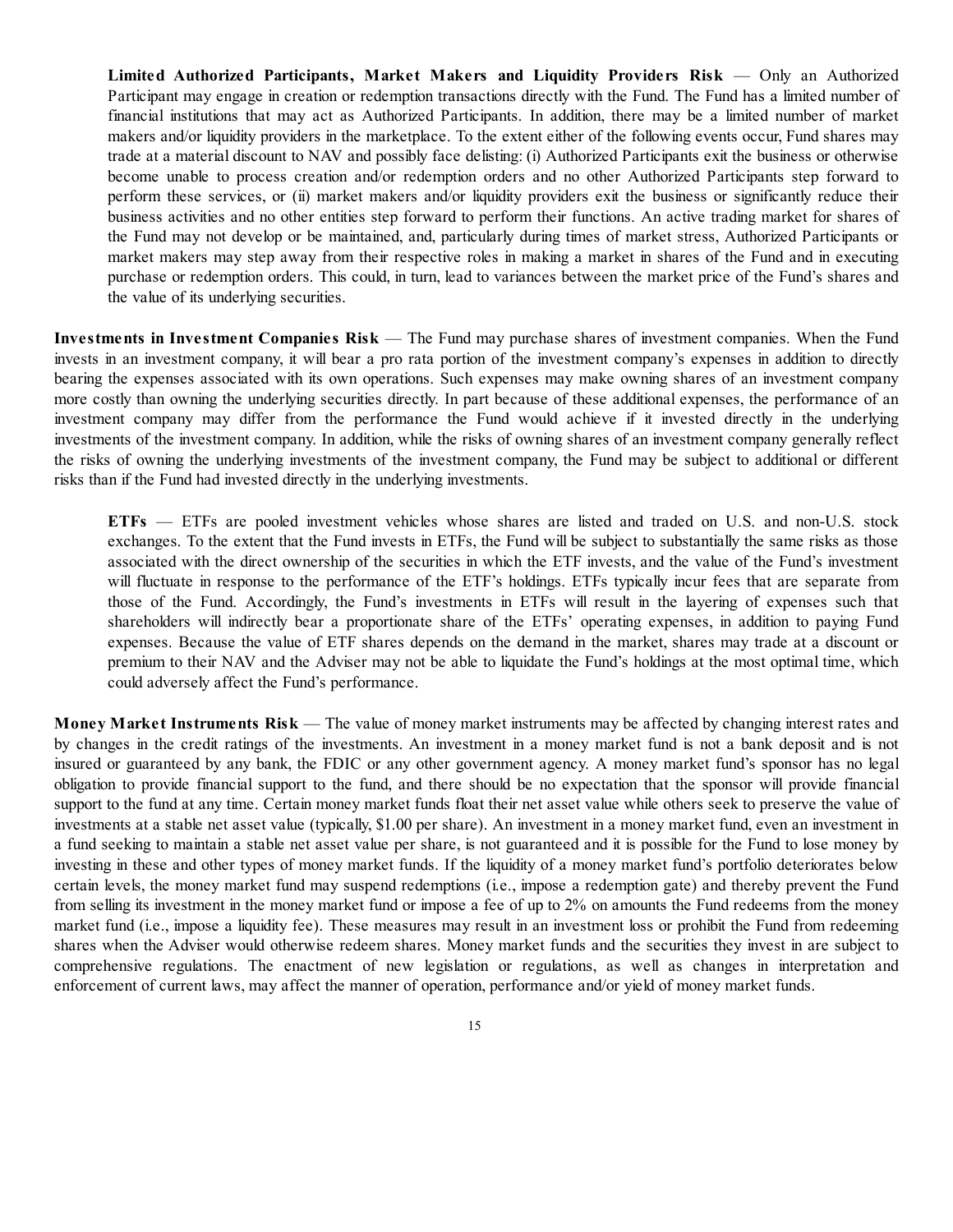**Non-Diversification Risk** — Because the Fund is non-diversified and can invest a greater portion of its assets in securities of individual issuers than a diversified fund, changes in the market value of a single investment could cause greater fluctuations in Share price than would occur in a diversified fund. This may increase the Fund's volatility and cause the performance of a relatively small number of issuers to have a greater impact on the Fund's performance. However, the Fund intends to satisfy the asset diversification requirements for qualifying as a RIC under Subchapter M of the Code.

**Proprietary Model Risk** — Proprietary models that may be used to evaluate securities or securities markets are based on certain assumptions concerning the interplay of market factors and may not adequately take into account certain factors and may result in the Fund having a lower return than if the Fund were managed using another model or investment strategy. The markets or prices of individual securities may be affected by factors not foreseen in developing the models.

**Commodity-Related Investments Risk** — Exposure to the commodities markets through Commodity-Related Investments may subject the Fund to greater volatility than investments in traditional securities. Prices of commodities may fluctuate significantly over short periods for a variety of factors, including: changes in supply and demand relationships, changes in interest or currency exchange rates, population growth and changing demographics and factors affecting a particular industry or commodity, such as drought, floods or other weather conditions, transportation bottlenecks or shortages, competition from substitute products, fiscal, monetary and exchange control programs, disease, pestilence, acts of terrorism, embargoes, tariffs and international economic, political, military, legal and regulatory developments. Additionally, the value of Commodity-Related Investments may be influenced by, among other things, time to maturity, level of supply and demand for the instrument, interest rates, volatility and lack of liquidity in underlying markets, the performance of the reference commodity or instrument, changes in the issuer's credit rating and economic, legal, political or geographic events that affect the reference commodity or instrument. Further, a lack of liquidity, participation of speculators and government regulation and intervention, among other factors, may subject commodity markets to temporary distortions or other disruptions, which may, in turn, subject the Fund to losses. In addition, exposure to the commodities markets through Commodity-Related Investments may subject the Fund to certain tax risks, which are discussed below.

**Tax Risk** — In order to qualify for the favorable U.S. federal income tax treatment accorded to a RIC, the Fund must, amongst other requirements, derive at least 90% of its gross income in each taxable year from certain categories of income ("qualifying income"). Certain of the Fund's Commodity-Related Investments will not generate income that is qualifying income. The Fund will seek to restrict its income from such investments that do not generate qualifying income to a maximum of 10% of its gross income (when combined with its other investments that produce non-qualifying income) to comply with the qualifying income test (as described in detail in the SAI) necessary for the Fund to qualify as a RIC. However, the Fund might generate more nonqualifying income than anticipated, might not be able to generate qualifying income in a particular taxable year at levels sufficient to meet the qualifying income test, or might not be able to determine the percentage of qualifying income it derives for a taxable year until after year-end. Accordingly, the extent to which the Fund invests in commodities or commodity-linked derivatives directly may be limited by the qualifying income test, which the Fund must continue to satisfy to maintain its status as a RIC. As such, the Fund could be required to reduce its exposure to such investments, which may result in difficulty in implementing the Fund's investment strategy. If the Fund was to fail to meet the qualifying income test and fail to qualify as a RIC, it would be taxed in the same manner as an ordinary corporation, and distributions to its shareholders would not be deductible by the Fund in computing its taxable income. The failure by the Fund to qualify as a RIC would have significant negative tax consequences to Fund shareholders and would affect a shareholder's return on its investment in the Fund. Under certain circumstances, the Fund may be able to cure a failure to meet the qualifying income test if such failure was due to reasonable cause and not willful neglect, but in order to do so, the Fund may incur significant fund-level taxes, which would effectively reduce (and could eliminate) the Fund's returns.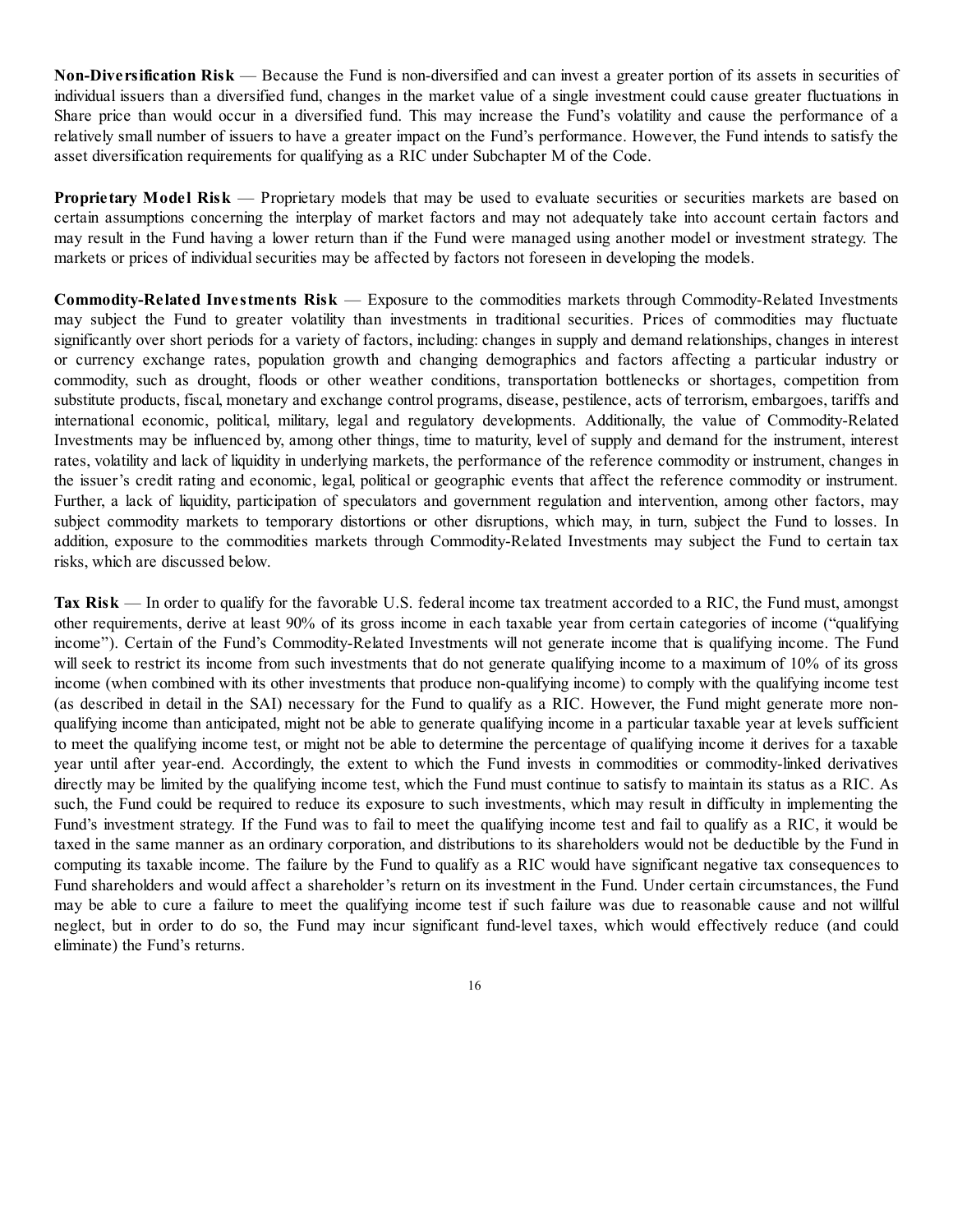## **Information about Portfolio Holdings**

A description of the Fund's policies and procedures with respect to the circumstances under which the Fund discloses its portfolio holdings is available in the Statement of Additional Information ("SAI").

## **Investment Adviser**

The Trust, on behalf of the Fund has entered into an investment advisory agreement (the "Investment Management Agreement") with Advocate Capital Management, LLC, located at 499 Park Ave, Tenth Floor, New York, NY 10022, under which the Adviser manages the Fund's investments subject to the supervision of the Board.

The Adviser makes investment decisions for the Fund and continuously reviews, supervises and administers the Fund's investment program. The Board supervises the Adviser and establishes policies that the Adviser must follow in its management activities. For its services to the Fund, the Adviser is entitled to a fee, which is calculated daily and paid monthly, at an annual rate of 0.85% of the average daily net assets of the Fund. As of October 12, 2021, the Adviser had approximately \$6.2 billion in assets under advisory contract.

Pursuant to the Investment Management Agreement, the Fund has agreed to pay an annual unitary management fee to the Adviser in an amount equal to 0.85% of its average daily net assets. This unitary management fee is designed to pay the Fund's expenses and to compensate the Adviser for the services it provides to the Fund. Out of the unitary management fee, the Adviser pays substantially all expenses of the Fund, including the cost of transfer agency, custody, fund administration, legal, audit, sub-advisory fees, and other service and license fees. However, the Adviser is not responsible for distribution and service fees payable pursuant to a Rule 12b-1 plan, if any, brokerage commissions and other expenses connected with the execution of portfolio transactions, taxes and any accrued deferred tax, interest, and extraordinary expenses.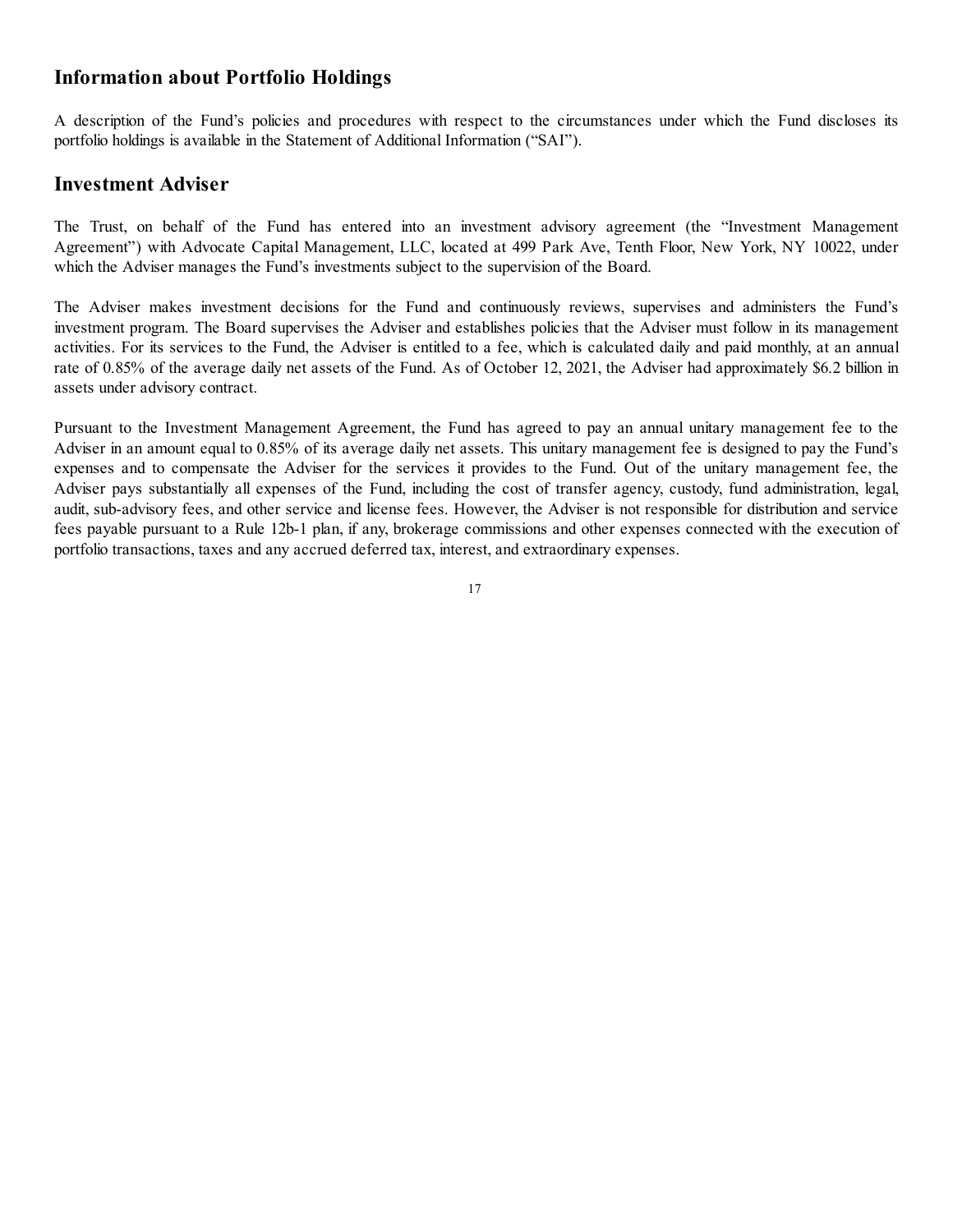A discussion regarding the basis for the Board's approval of the Investment Management Agreement on behalf of the Fund will be available in the Fund's first Annual or Semi-Annual Report to Shareholders. The Adviser has registered with the National Futures Association as a "commodity pool operator" under the Commodities Exchange Act with respect to the Fund. Additional information regarding the Adviser's status as a commodity pool operator with respect to the Fund is included in the SAI.

## **Portfolio Manager**

Scott Peng, PhD., Founder, Chief Executive Officer and Chief Investment Officer has managed the Fund since 2021. Prior to founding the Adviser in 2016, he was head of Portfolio Solutions at Secor Asset Management. Mr. Peng was previously a Managing Director and Head of the Portfolio Solutions Group at Credit Suisse and has held a variety of senior portfolio management, trading, strategy and risk advisory positions at firms such as BlackRock, Citigroup, and Oak Hill Platinum Partners. Mr. Peng holds a PhD in Applied Plasma Physics from the Massachusetts Institute of Technology and received his B.S. in Nuclear Engineering from Texas A&M University.

Mr. Peng is primarily responsible for the day-to-day management of the Fund and has served in such capacity since the Fund's inception in 2021.

## **Purchasing and Selling Fund Shares**

Shares of the Fund are listed for trading on the Exchange. When you buy or sell the Fund's shares on the secondary market, you will pay or receive the market price. You may incur customary brokerage commissions and charges and may pay some or all of the spread between the bid and the offered price in the secondary market on each leg of a round trip (purchase and sale) transaction. The shares of the Fund will trade on the Exchange at prices that may differ to varying degrees from the daily NAV of such shares. A business day with respect to the Fund is any day on which the Exchange is open for business. The Exchange is generally open Monday through Friday and is closed on weekends and the following holidays: New Year's Day, Martin Luther King, Jr. Day, Presidents' Day, Good Friday, Memorial Day, Independence Day, Labor Day, Thanksgiving Day and Christmas Day.

The Fund's NAV is determined by dividing the total value of the Fund's portfolio investments and other assets, less any liabilities, by the total number of shares outstanding. NAV is determined each business day, normally as of the close of regular trading of the New York Stock Exchange (ordinarily 4:00 p.m., Eastern time).

In calculating NAV, the Fund generally values its investment portfolio at market price. If market prices are not readily available or the Fund reasonably believes that they are unreliable, such as in the case of a security value that has been materially affected by events occurring after the relevant market closes, the Fund is required to price those securities at fair value as determined in good faith using methods approved by the Board. Pursuant to the policies adopted by, and under the ultimate supervision of, the Board, these methods are implemented through the Trust's Fair Value Pricing Committee, members of which are appointed by the Board. The Fund's determination of a security's fair value price often involves the consideration of a number of subjective factors, and is therefore subject to the unavoidable risk that the value that the Fund assigns to a security may be higher or lower than the security's value would be if a reliable market quotation for the security was readily available.

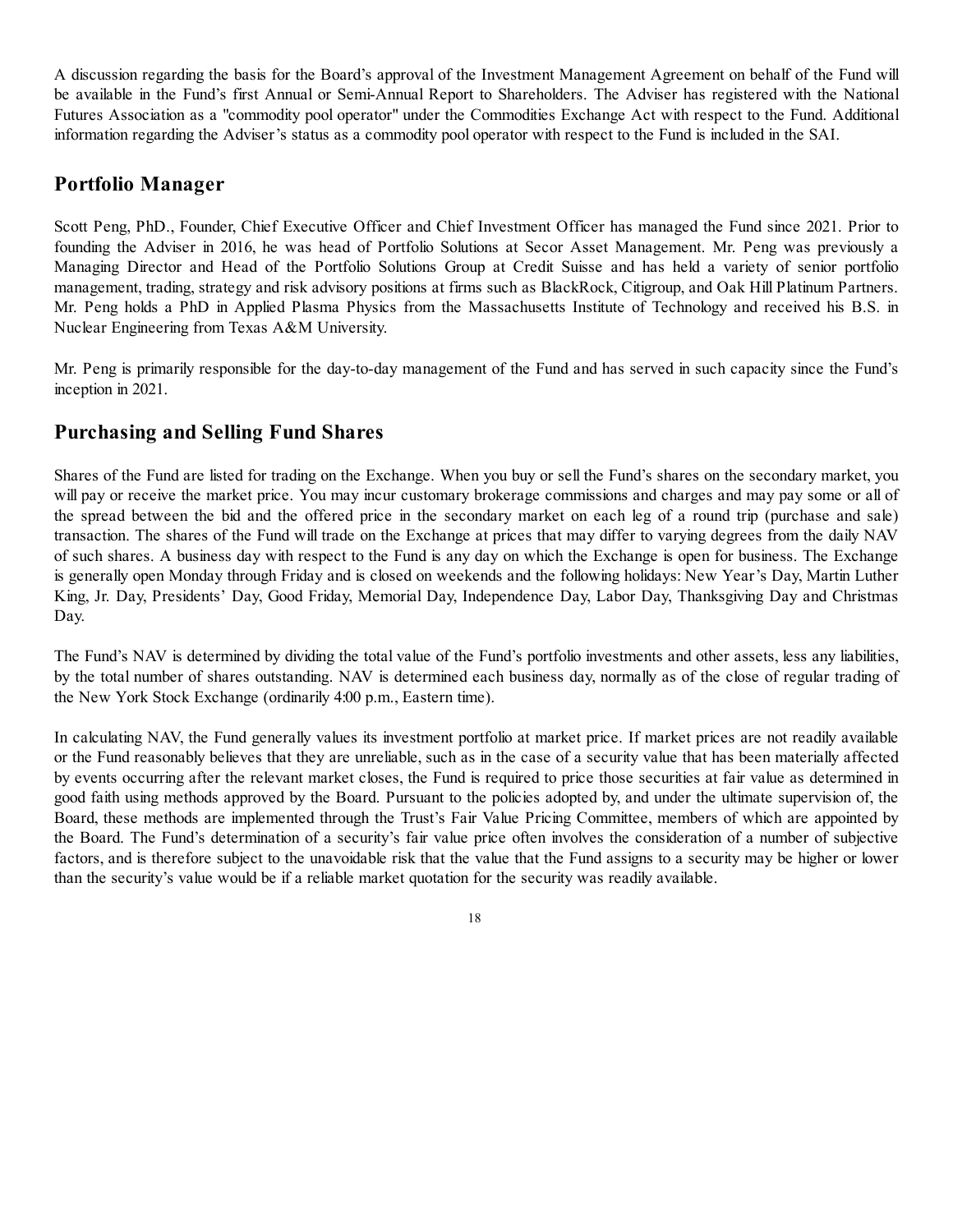There may be limited circumstances in which the Fund would price securities at fair value for stocks of U.S. companies that are traded on U.S. exchanges – for example, if the exchange on which a portfolio security is principally traded closed early or if trading in a particular security was halted during the day and did not resume prior to the time the Fund calculated its NAV. Fair value pricing involves subjective judgments and it is possible that a fair value determination for a security will materially differ from the value that could be realized upon the sale of the security.

You may obtain the current NAV of the Fund by calling 866-234-5426 or on the Fund's website at www.advocatecapmgt.com.

## **Payments to Financial Intermediaries**

The Fund and/or the Adviser may compensate financial intermediaries for providing a variety of services to the Fund and/or its shareholders. Financial intermediaries include affiliated or unaffiliated brokers, dealers, banks (including bank trust departments), trust companies, registered investment advisers, financial planners, retirement plan administrators, insurance companies, and any other institution having a service, administration, or any similar arrangement with the Fund, its service providers or their respective affiliates. This section briefly describes how financial intermediaries may be paid for providing these services. For more information, please see "Payments to Financial Intermediaries" in the SAI.

#### **Distribution Plan**

The Fund has adopted a distribution plan pursuant to Rule 12b-1 under the 1940 Act that allows the Fund to pay distribution and/or service fees for the sale and distribution of Fund shares, and for services provided to shareholders. No Rule 12b-1 fees are currently paid by the Fund, and there are no plans to impose these fees. However, in the event Rule 12b-1 fees are charged in the future, because these fees are paid out of the Fund's assets on an on-going basis, over time these fees will increase the cost of your investment and may cost you more than paying other types of sales charges. The maximum annual Rule 12b-1 fee is 0.25% of the average daily net assets of the Fund.

The implementation of any payments under the distribution plan must be approved by the Board prior to implementation.

#### **Payments by the Adviser**

From time to time, the Adviser and/or its affiliates, in their discretion, may make payments to certain affiliated or unaffiliated financial intermediaries to compensate them for the costs associated with distribution, marketing, administration and shareholder servicing support for the Fund. These payments are sometimes characterized as "revenue sharing" payments and are made out of the Adviser's and/or its affiliates' own legitimate profits or other resources, and may be in addition to any payments made to financial intermediaries by the Fund. A financial intermediary may provide these services with respect to Fund shares sold or held through programs such as retirement plans, qualified tuition programs, fund supermarkets, fee-based advisory or wrap fee programs, bank trust programs, and insurance (e.g., individual or group annuity) programs. In addition, financial intermediaries may receive payments for making shares of the Fund available to their customers or registered representatives, including providing the Fund with "shelf space," placing it on a preferred or recommended fund list, or promoting the Fund in certain sales programs that are sponsored by financial intermediaries. To the extent permitted by SEC and Financial Industry Regulatory Authority ("FINRA") rules and other applicable laws and regulations, the Adviser and/or its affiliates may pay or allow other promotional incentives or payments to financial intermediaries.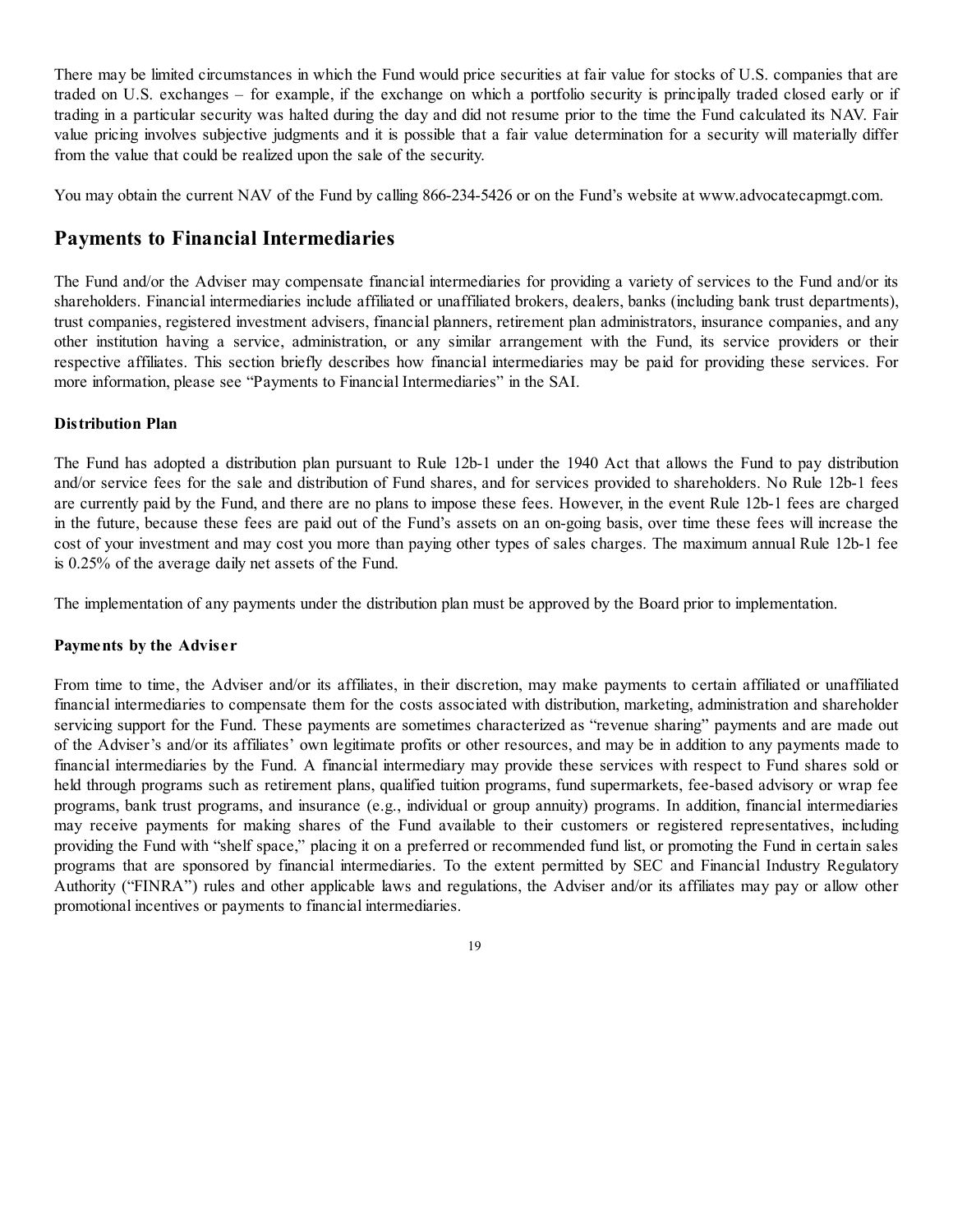The level of payments made by the Adviser and/or its affiliates to individual financial intermediaries varies in any given year and may be negotiated on the basis of sales of Fund shares, the amount of Fund assets serviced by the financial intermediary or the quality of the financial intermediary's relationship with the Adviser and/or its affiliates. These payments may be more or less than the payments received by the financial intermediaries from other investment products and may influence a financial intermediary to favor the sales of certain investment products over others. In certain instances, the payments could be significant and may cause a conflict of interest for your financial intermediary. Any such payments will not change the NAV or price of the Fund's shares. Please contact your financial intermediary for information about any payments it may receive in connection with the sale of Fund shares or the provision of services to Fund shareholders.

In addition to these payments, your financial intermediary may charge your account fees, commissions or transaction fees for buying or selling shares of the Fund, or other fees for servicing your account. Your financial intermediary should provide a schedule of its fees and services to you upon request.

## **Other Policies**

#### **Excessive Trading Policies and Procedures**

The Fund does not impose any restrictions on the frequency of purchases and redemptions of Creation Units; however, the Fund reserves the right to reject or limit purchases at any time as described in the SAI. When considering that no restriction or policy was necessary, the Board evaluated the risks posed by arbitrage and market timing activities, such as whether frequent purchases and redemptions would interfere with the efficient implementation of the Fund's investment strategy, or whether they would cause the Fund to experience increased transaction costs. The Board considered that, unlike traditional mutual funds, shares of the Fund are issued and redeemed only in large quantities of shares known as Creation Units available only from the Fund directly to Authorized Participants, and that most trading in the Fund occurs on the Exchange at prevailing market prices and does not involve the Fund directly. Given this structure, the Board determined that it is unlikely that trading due to arbitrage opportunities or market timing by shareholders would result in negative impact to the Fund or its shareholders. In addition, frequent trading of the Fund's shares by Authorized Participants and arbitrageurs is critical to ensuring that the market price remains at or close to NAV.

#### **Dividends and Distributions**

#### **Fund Distributions**

The Fund distributes its net investment income, if any, and makes distributions of its net realized capital gains, if any, at least annually. If you own Fund shares on the Fund's record date, you will be entitled to receive the distribution.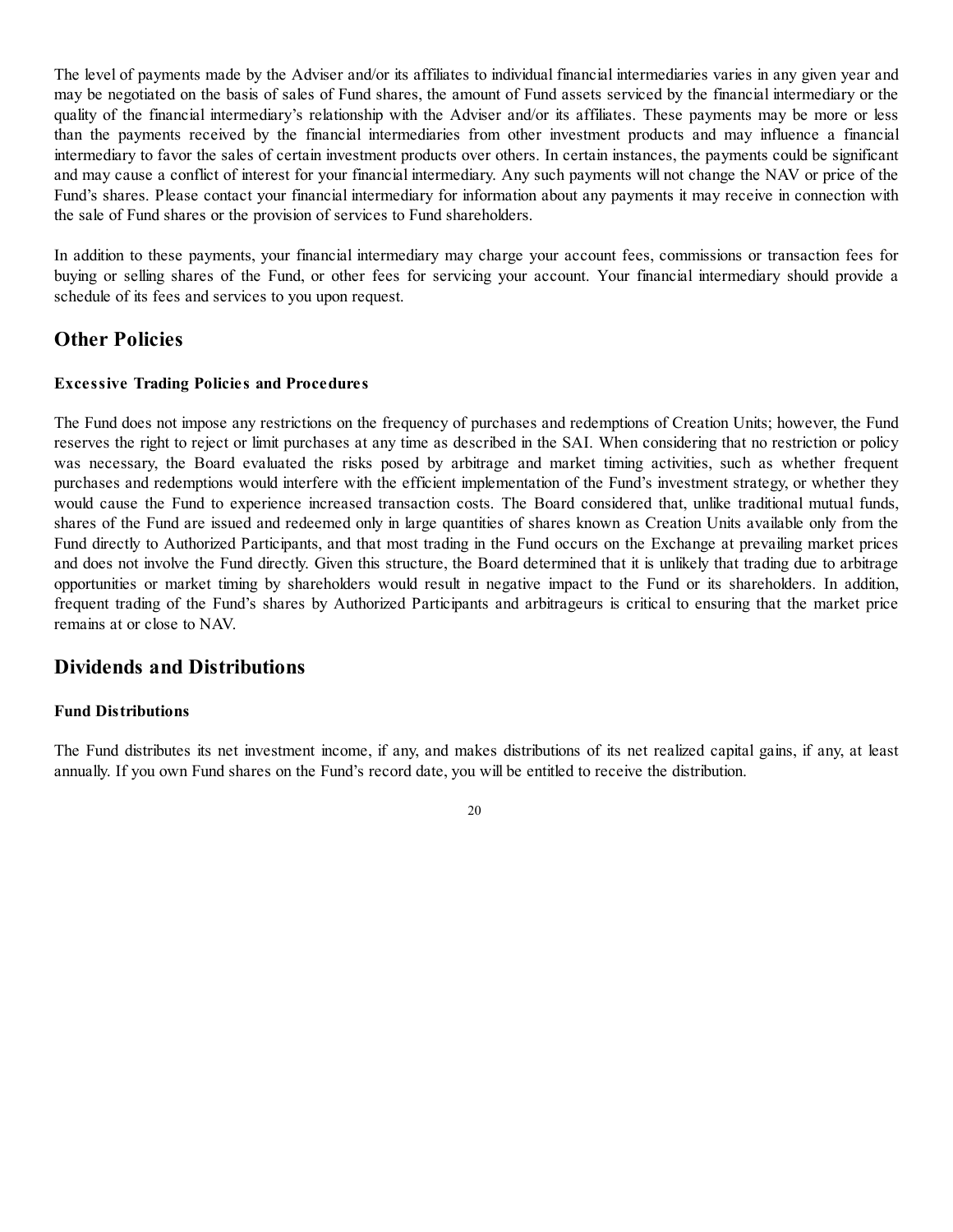#### **Dividend Reinvestment Service**

Brokers may make available to their customers who own shares of the Fund the Depository Trust Company book-entry dividend reinvestment service. If this service is available and used, dividend distributions of both income and capital gains will automatically be reinvested in additional whole shares of the Fund purchased on the secondary market. Without this service, investors would receive their distributions in cash. To determine whether the dividend reinvestment service is available and whether there is a commission or other charge for using this service, consult your broker. Brokers may require the Fund's shareholders to adhere to specific procedures and timetables.

## **Tax Information**

The following is a summary of some important U.S. federal income tax issues that affect the Fund and its shareholders. The summary is based on current tax laws, which may be changed by legislative, judicial or administrative action. You should not consider this summary to be a comprehensive explanation of the tax treatment of the Fund, or the tax consequences of an investment in the Fund. Your investment in the Fund may have other tax implications. More information about taxes is located in the SAI.

#### You are urged to consult your tax adviser regarding specific questions as to federal, state and local income taxes.

#### **Tax Status of the Fund**

The Fund intends to elect and to qualify each year for the special tax treatment afforded to RICs under the Code. If the Fund maintains its qualification as a RIC and meets certain minimum distribution requirements, then the Fund is generally not subject to tax at the fund level on income and gains from investments that are timely distributed to shareholders. However, if the Fund fails to qualify as a RIC or to meet minimum distribution requirements it would result (if certain relief provisions were not available) in fund-level taxation and consequently a reduction in income available for distribution to shareholders.

Unless you are a tax-exempt entity or your investment in Fund shares is made through a tax-deferred retirement account, such as an IRA, you need to be aware of the possible tax consequences when the Fund makes distributions, you sell Fund shares, and you purchase or redeem Creation Units (Authorized Participants only).

#### **Tax Status of Distributions**

- **•** The Fund intends to distribute for each year on an annual basis substantially all of its net investment income and net capital gains income.
- **•** Dividends and distributions are generally taxable to you whether you receive them in cash or reinvest them in additional shares.
- The income dividends you receive from the Fund may be taxed as either ordinary income or "qualified dividend income." Dividends that are reported by the Fund as qualified dividend income are generally taxable to non-corporate shareholders at a maximum tax rate currently set at 20% (lower rates apply to individuals in lower tax brackets). Qualified dividend income generally is income derived from dividends paid to the Fund by U.S. corporations or certain foreign corporations that are either incorporated in a U.S. possession or eligible for tax benefits under certain U.S. income tax treaties. In addition, dividends that the Fund receives in respect of stock of certain foreign corporations may be qualified dividend income if that stock is readily tradable on an established U.S. securities market. For such dividends to be taxed as qualified dividend income to a non-corporate shareholder, the Fund must satisfy certain holding period requirements with respect to the underlying stock and the non-corporate shareholder must satisfy holding period requirements with respect to his or her ownership of the Fund's shares. Holding periods may be suspended for these purposes for stock that is hedged. Distributions that the Fund receives from an ETF or an underlying fund taxable as a RIC will be treated as qualified dividend income only to the extent so reported by such ETF or underlying fund. The Fund's investment strategies will significantly limit its ability to make distributions eligible for treatment as qualified dividend income.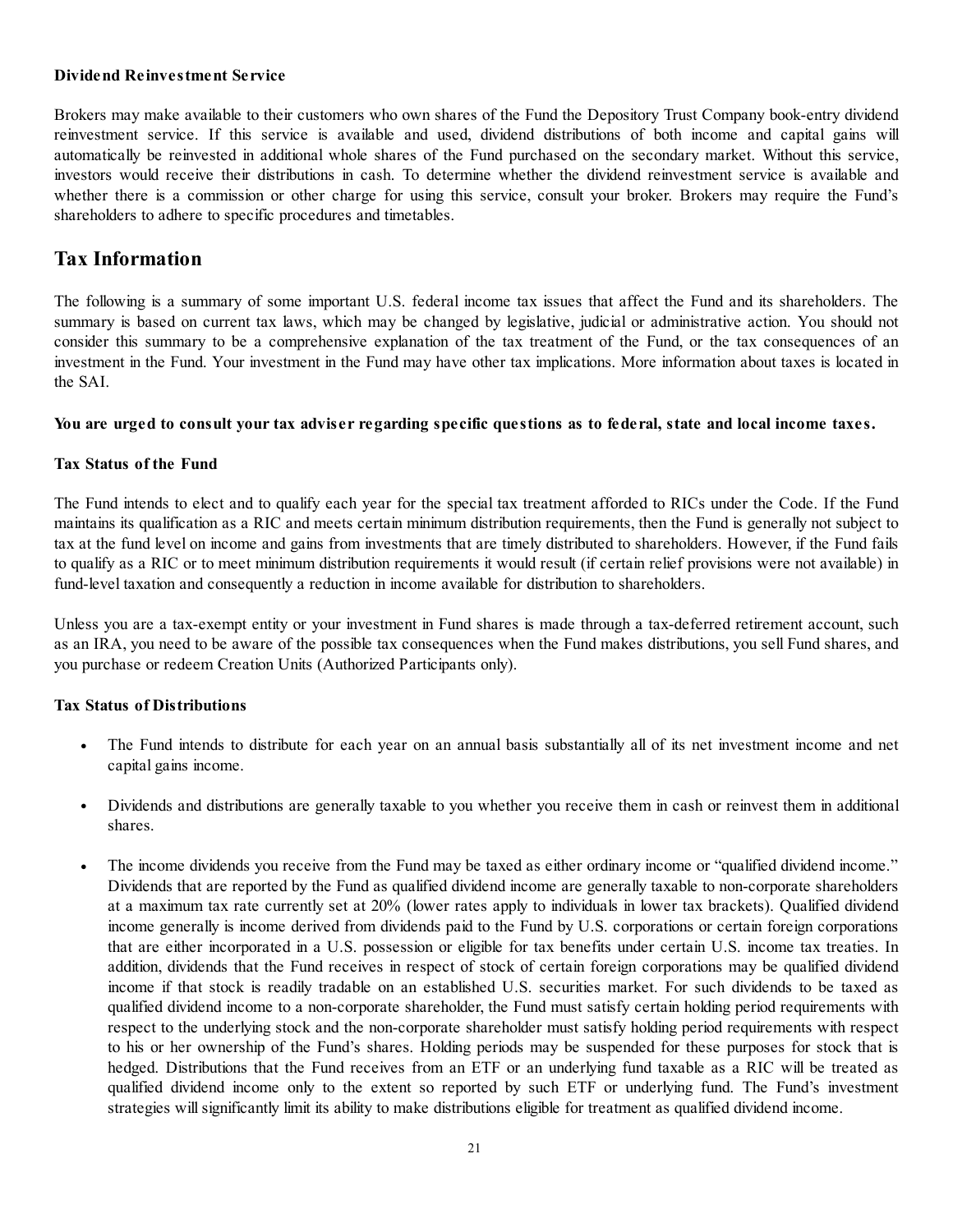- **•** Taxes on distributions of capital gains (if any) are determined by how long the Fund owned the investments that generated them, rather than how long a shareholder has owned its shares. Sales of assets held by the Fund for more than one year generally result in long-term capital gains and losses, and sales of assets held by the Fund for one year or less generally result in short-term capital gains and losses. Distributions from the Fund's net capital gain (the excess of the Fund's net long-term capital gains over its net short-term capital losses) are taxable as long-term capital gains regardless of how long you have owned your shares. For non-corporate shareholders, long-term capital gains are generally taxable at a maximum tax rate currently set at 20% (lower rates apply to individuals in lower tax brackets). Distributions from the Fund's short-term capital gains are generally taxable as ordinary income.
- **•** Corporate shareholders may be entitled to a dividends received deduction for the portion of dividends they receive from the Fund that are attributable to dividends received by the Fund from U.S. corporations, subject to certain limitations. The Fund's investment strategies will significantly limit its ability to distribute dividends eligible for the dividends received deduction for corporate shareholders.
- **•** In general, your distributions are subject to federal income tax for the year in which they are paid. However, distributions paid in January but declared by the Fund to shareholders of record in October, November or December of the previous year will be treated as having been received by shareholders on December 31 of the calendar year in which declared, and thus may be taxable to you in the previous year.
- **•** You should note that if you purchase shares just before a distribution, the purchase price would reflect the amount of the upcoming distribution. In this case, you would be taxed on the entire amount of the distribution received, even though, as an economic matter, the distribution simply constitutes a return of your investment. This is known as "buying a dividend" and should be avoided by taxable investors.
- The Fund (or your broker) will inform you of the amount and character of any distributions shortly after the close of each calendar year.

#### **Tax Status of Share Transactions**

Each sale of Fund shares will generally be a taxable event. Any capital gain or loss realized upon a sale of Fund shares is generally treated as a long-term gain or loss if the shares have been held for more than twelve months. Any capital gain or loss realized upon a sale of Fund shares held for twelve months or less is generally treated as short-term gain or loss. Any capital loss on the sale of shares held for six months or less is treated as long-term capital loss to the extent distributions of long-term capital gain were paid (or treated as paid) with respect to such shares. Any loss realized on a sale will be disallowed to the extent shares of the Fund are acquired, including through reinvestment of dividends, within a 61-day period beginning 30 days before and ending 30 days after the disposition of shares. The ability to deduct capital losses may be limited.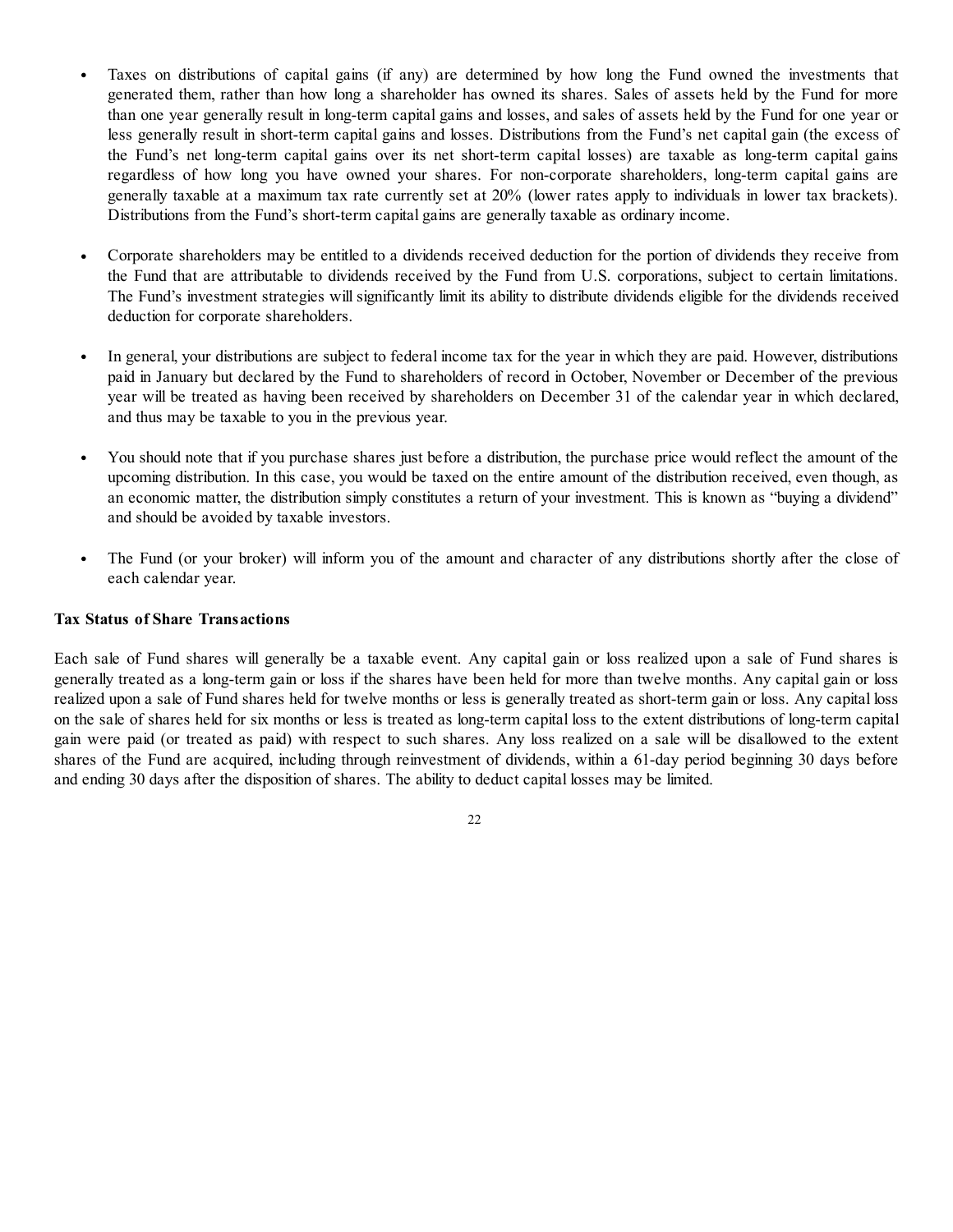The cost basis of shares of the Fund acquired by purchase will generally be based on the amount paid for the shares and then may be subsequently adjusted for other applicable transactions as required by the Code. The difference between the selling price and the cost basis of shares generally determines the amount of the capital gain or loss realized on the sale or exchange of shares. Contact the broker through whom you purchased your shares to obtain information with respect to the available cost basis reporting methods and elections for your account.

An Authorized Participant who exchanges securities for Creation Units generally will recognize gain or loss from the exchange. The gain or loss will be equal to the difference between (i) the market value of the Creation Units at the time of the exchange plus any cash received in the exchange and (ii) the exchanger's aggregate basis in the securities surrendered plus any cash paid for the Creation Units. An Authorized Participant who exchanges Creation Units for securities will generally recognize a gain or loss equal to the difference between (i) the Authorized Participant's basis in the Creation Units and (ii) the aggregate market value of the securities and the amount of cash received. The Internal Revenue Service ("IRS"), however, may assert that a loss that is realized upon an exchange of securities for Creation Units may not be currently deducted under the rules governing "wash sales" (for a person who does not mark-to-market their holdings), or on the basis that there has been no significant change in economic position. Authorized Participants should consult their own tax advisor with respect to whether wash sales rules apply and when a loss might be deductible.

The Fund may pay the redemption price for Creation Units at least partially with cash, rather than the delivery of a basket of securities. The Fund may be required to sell portfolio securities in order to obtain the cash needed to distribute redemption proceeds. This may cause the Fund to recognize investment income and/or capital gains or losses that it might not have recognized if it had completely satisfied the redemption in-kind. As a result, the Fund may be less tax efficient if it includes such a cash payment than if the in-kind redemption process was used.

To the extent the Fund invests in foreign securities, it may be subject to foreign withholding taxes with respect to dividends or interest the Fund received from sources in foreign countries.

#### **Net Investment Income Tax**

U.S. individuals with income exceeding \$200,000 (\$250,000 if married and filing jointly) are subject to a 3.8% tax on all or a portion of their "net investment income," which includes interest, dividends, and certain capital gains (including certain capital gain distributions and capital gains realized on the sale of shares of the Fund). This 3.8% tax also applies to all or a portion of the undistributed net investment income of certain shareholders that are estates and trusts.

#### **Non-U.S. Investors**

If you are a nonresident alien individual or a foreign corporation, partnership, trust or estate, (i) the Fund's ordinary income dividends distributed to you will generally be subject to a 30% U.S. withholding tax, unless a lower treaty rate applies but (ii) gains from the sale or other disposition of your shares of the Fund generally are not subject to U.S. taxation, unless you are a nonresident alien individual who is physically present in the U.S. for 183 days or more per year. The Fund may, under certain circumstances, report all or a portion of a dividend as an "interest-related dividend" or a "short-term capital gain dividend," which would generally be exempt from this 30% U.S. withholding tax, provided certain other requirements are met. Foreign shareholders who fail to provide an applicable IRS form may be subject to backup withholding on certain payments from the Fund. Backup withholding will not be applied to payments that are subject to the 30% (or lower applicable treaty rate) withholding tax described in this paragraph. Different tax consequences may result if you are a foreign shareholder engaged in a trade or business within the United States or if you are a foreign shareholder entitled to claim the benefits of a tax treaty.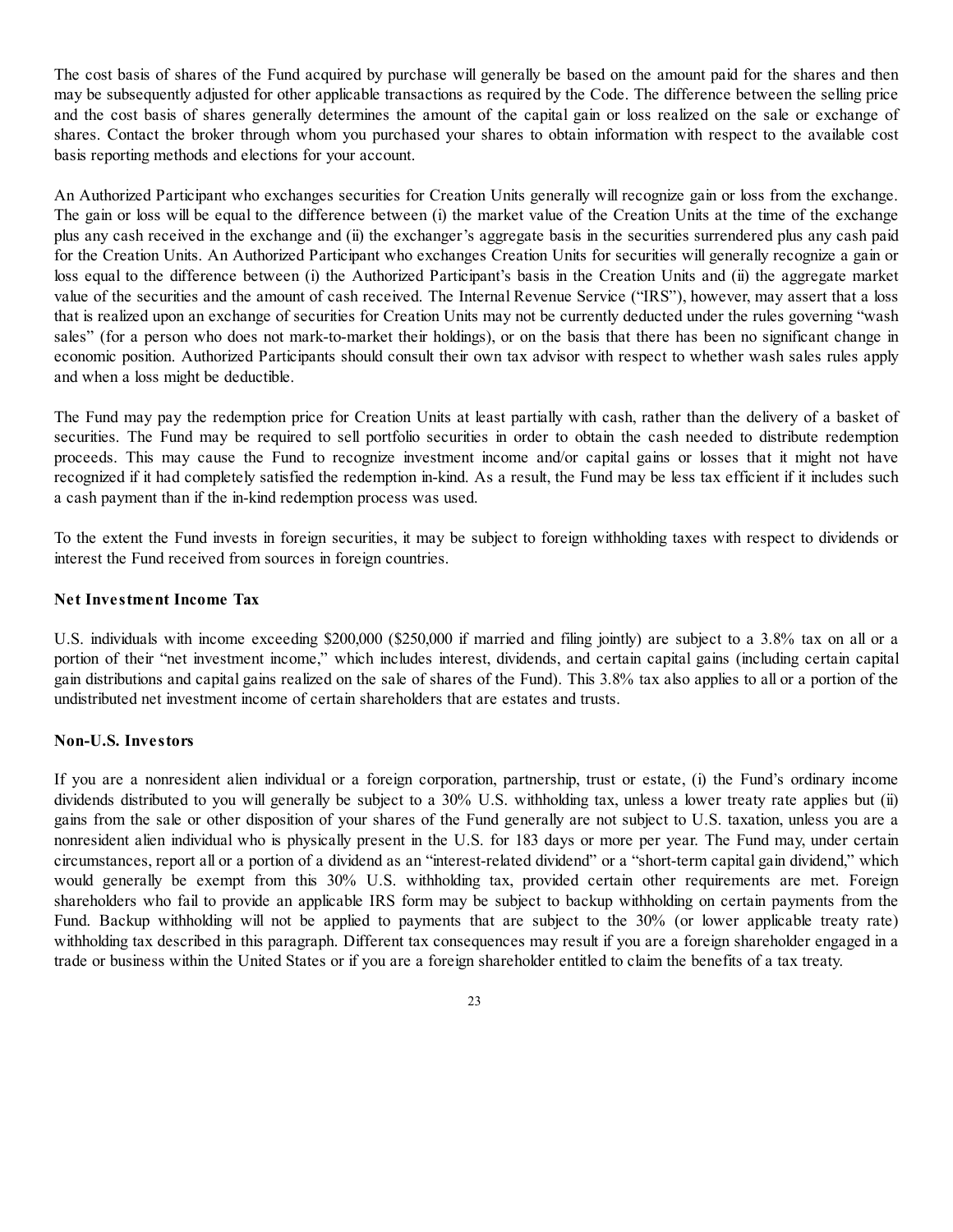#### **Backup Withholding**

The Fund (or financial intermediaries, such as brokers, through which shareholders own shares) generally is required to withhold and to remit to the U.S. Treasury a percentage of the taxable distributions and the sale or redemption proceeds paid to any shareholder who fails to properly furnish a correct taxpayer identification number, who has under-reported dividend or interest income, or who fails to certify that the shareholder is not subject to such withholding.

The foregoing discussion summarizes some of the consequences under current U.S. federal income tax law of an investment in the Fund. It is not a substitute for personal tax advice. Consult your personal tax advisor about the potential tax consequences of an investment in the Fund under all applicable tax laws.

#### **More information about taxes is in the SAI.**

## **Additional Information**

#### **Continuous Offering**

The method by which Creation Units are purchased and traded may raise certain issues under applicable securities laws. Because new Creation Units are issued and sold by the Fund on an ongoing basis, at any point a "distribution," as such term is used in the Securities Act of 1933 (the "Securities Act"), may occur. Broker-dealers and other persons are cautioned that some activities on their part may, depending on the circumstances, result in their being deemed participants in a distribution in a manner which could render them statutory underwriters and subject them to the Prospectus delivery and liability provisions of the Securities Act.

For example, a broker-dealer firm or its client may be deemed a statutory underwriter if it takes Creation Units after placing an order with the Fund's distributor, breaks them down into individual shares, and sells such shares directly to customers, or if it chooses to couple the creation of a supply of new shares with an active selling effort involving solicitation of secondary market demand for shares of the Fund. A determination of whether one is an underwriter for purposes of the Securities Act must take into account all the facts and circumstances pertaining to the activities of the broker-dealer or its client in the particular case, and the examples mentioned above should not be considered a complete description of all the activities that could lead to categorization as an underwriter.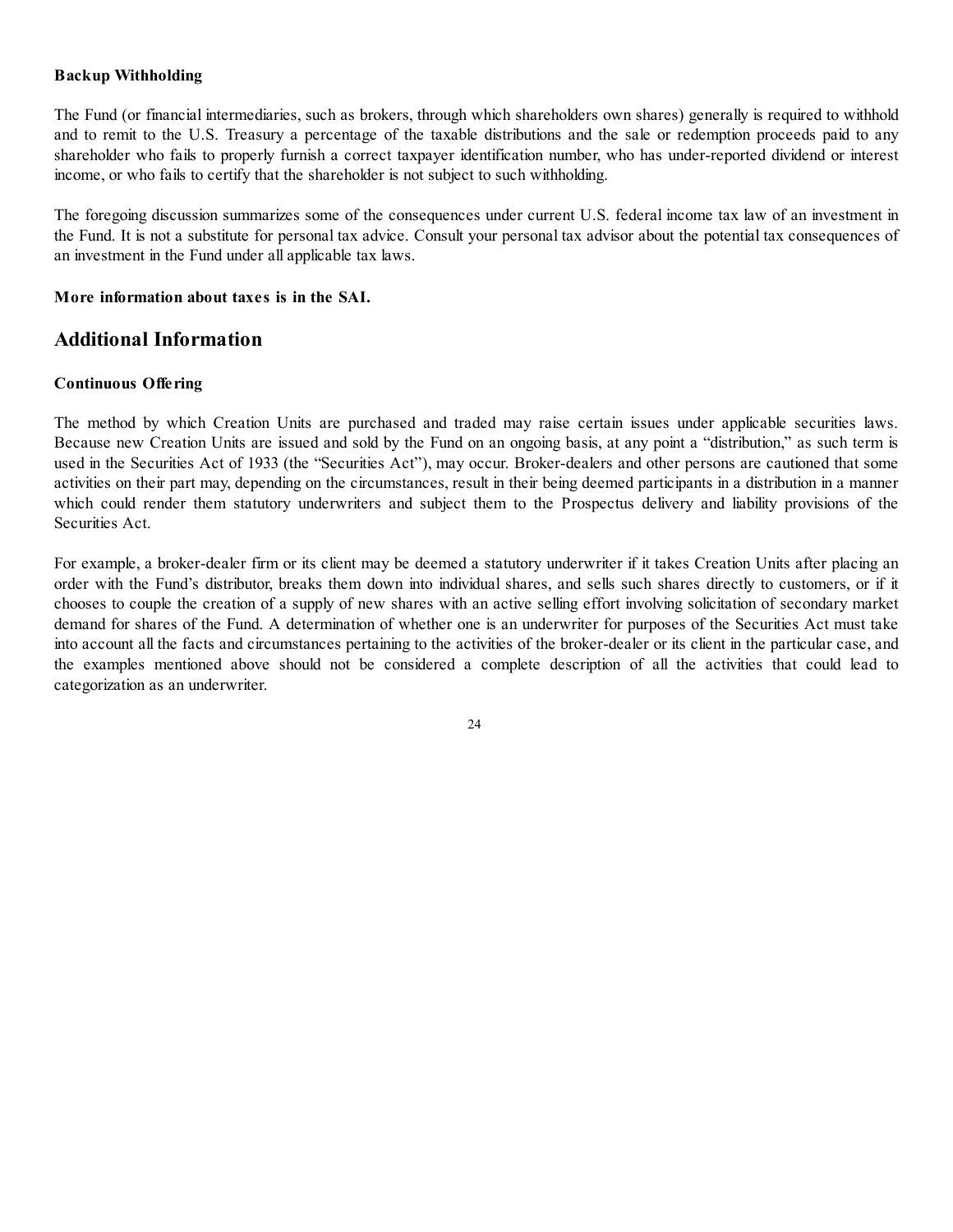Broker-dealer firms should also note that dealers who are not "underwriters" but are effecting transactions in shares of the Fund, whether or not participating in the distribution of such shares, are generally required to deliver a prospectus. This is because the prospectus delivery exemption in Section  $4(a)(3)$  of the Securities Act is not available with respect to such transactions as a result of Section 24(d) of the 1940 Act. As a result, broker dealer-firms should note that dealers who are not underwriters but are participating in a distribution (as contrasted with ordinary secondary market transactions) and thus dealing with shares of the Fund that are part of an "unsold allotment" within the meaning of Section 4(a)(3)(C) of the Securities Act would be unable to take advantage of the prospectus delivery exemption provided by Section 4(a)(3) of the Securities Act. Firms that incur a prospectus delivery obligation with respect to shares of the Fund are reminded that under Rule 153 under the Securities Act, a prospectus delivery obligation under Section 5(b)(2) of the Securities Act owed to an exchange member in connection with a sale on the Exchange is satisfied by the fact that the Fund's Prospectus is available on the SEC's electronic filing system. The prospectus delivery mechanism provided in Rule 153 is only available with respect to transactions on an exchange.

#### **Premium/Discount Information**

Information regarding how often the shares of the Fund traded on the Exchange at a price above (*i.e.*, at a premium) or below (*i.e.*, at a discount) the NAV of the Fund for various time periods can be found at www.advocatecapmgt.com.

#### **Contractual Arrangements**

The Trust enters into contractual arrangements with various parties, including, among others, the Fund's investment adviser, custodian, transfer agent, accountants, administrator and distributor, who provide services to the Fund. Shareholders are not parties to, or intended (or "third-party") beneficiaries of, any of those contractual arrangements, and those contractual arrangements are not intended to create in any individual shareholder or group of shareholders any right to enforce the terms of the contractual arrangements against the service providers or to seek any remedy under the contractual arrangements against the service providers, either directly or on behalf of the Trust.

This prospectus and the SAI provide information concerning the Trust and the Fund that you should consider in determining whether to purchase shares of the Fund. The Fund may make changes to this information from time to time. Neither this prospectus, the SAI or any document filed as an exhibit to the Trust's registration statement, is intended to, nor does it, give rise to an agreement or contract between the Trust or the Fund and any shareholder, or give rise to any contract or other rights in any individual shareholder, group of shareholders or other person other than any rights conferred explicitly by federal or state securities laws that may not be waived.

#### **Financial Highlights**

Because the Fund has not commenced operations as of the date of this prospectus, financial highlights are not available.